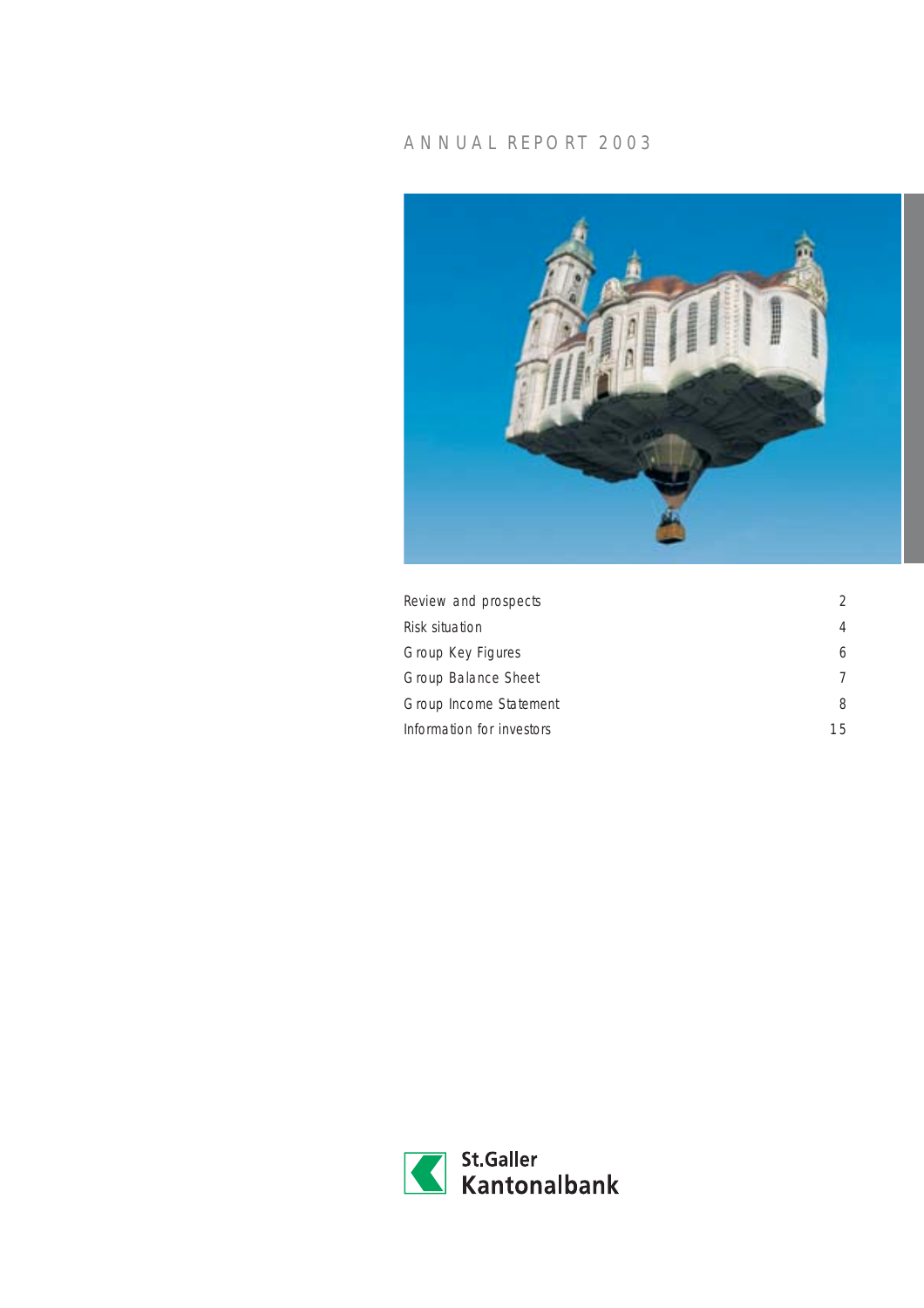## REVIEW AND PROSPECTS

## Sustained success in the face of challenging market conditions

The Cantonal Bank of St.Gallen can look back over a very good year which saw increases in operating income, gross profit and group net profit as compared with the preceding twelve months. This sustained success is based on several factors: the interest business continues to be good, there was further growth in the net fee and commission business (in contrast to 2002), and strict cost management has been implemented. Given the stagnation of the economy as a whole and taking one-off expenditure items into account, the increase of CHF 5.5 million in the group's net profit (+5.5%) is regarded as positive. Consolidated operating income reached CHF 457.1 million in 2003, well ahead of the result for the preceding year  $(+9.4\%)$ . At the same time, personnel expenses rose slightly (by 0.9%) while other operating expenses increased by 5.9%. The primary factors behind this increase were the consolidation effect due to HYPOSWISS, and the IT sector. The extraordinary expenditure section of the profit and loss statement reflects an additional burden caused by changing the pension scheme over from a defined benefit basis to a defined contribution basis; this decision, together with the guarantees for older employees which it involves, came into effect as of 1 January 2004.

## Growth in balance sheet business

The interest business continues to be the main source of revenue for the Cantonal Bank of St.Gallen; a slight increase was posted in the result from this sector (CHF 284.3 million) despite the sharp rise in fixed-interest mortgages. The key factors here were that the interest level remained low while the interest structure curve continued to progress favourably. In overall terms, the increase of CHF 191.0 million in loans to customers appears moderate at first sight. The core business – i.e. our business with private customers and regional SME's – posted extremely encouraging growth of 4.8%. On the other hand, there was a drastic – and targeted – decrease in low-margin business and impaired positions. As a result, we were not only

able to keep margins at a stable level, but also to reduce valuation adjustments and reserves by CHF 20.5 million to CHF 225.6 million in 2003; this was mainly achieved by adjusting impaired items. Finally, customer funds grew by CHF 0.3 billion over the financial year just ended to reach a figure of CHF 10.5 billion. In the first half of the year, the uncertain situation on the stock markets and the continued «wait-and-see» approach adopted by consumers were the main factors encouraging the inflow of savings deposits, which posted an impressive increase of 13.9%. In contrast, the positive performance of the international financial markets in the second half year prompted an increase of CHF 2.3 billion in funds under management (as defined by the Federal Banking Commission), bringing them to CHF 25.3 billion. This total was increased even further thanks to the acquisition of new funds (approximately CHF 0.9 billion net).

### Expansion of private banking

Another hallmark of 2003 was the ongoing strategic expansion of the private banking sector. By acquiring Bank Thorbecke AG, the Group was able to continue expanding its customer base in its core region of Eastern Switzerland. In line with the objective of simplifying structures, a decision was taken to reintegrate St.Galler Vermögensberatung (SGVB) into the parent company, the Cantonal Bank of St.Gallen, with retroactive effect as from 1 January 2004. This step will have the additional benefit of enhancing cooperation with the private and business customers sector. Wealthy private customers in Eastern Switzerland and the neighbouring regions of Germany and Austria will continue to choose services from the SGKB to meet their needs for wide-ranging investment advice, flanked by a range of basic and credit products. On the other hand, Swiss and foreign customers who are only looking for a private banking partner within the Group will find that their requirements are primarily met by HYPOSWISS. The renewed upturn on the capital markets in the second half of 2003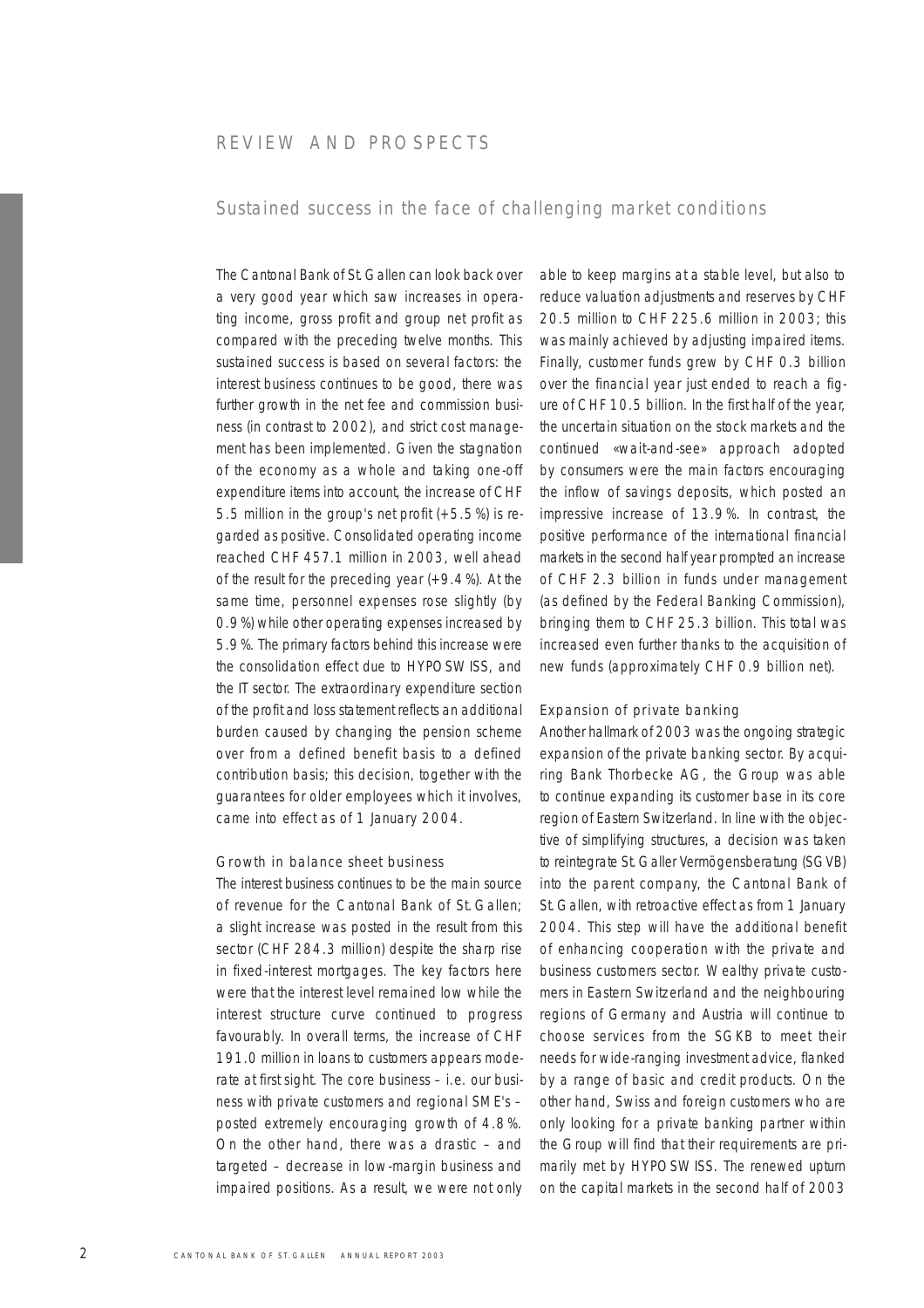has boosted activity in the private banking sector. SGVB was able to increase its result from the net fee and commission business by CHF 5.8 million, bringing the figure to CHF 59.0 million.

Gross profit rose by CHF 5.1 million to reach CHF 28.7 million. As compared with the previous year, HYPOSWISS was able to post a slight improvement in its earnings from the net fee and commission income business at CHF 54.9 million, although earnings from the interest business dropped by about CHF 4.9 million. As a result, gross profit fell by CHF 4.5 million to CHF 29.3 million.

The first benefits of the closer cooperation between SGVB and HYPOSWISS were also evident: in August, an investment committee was set up with responsibility for implementing a uniform investment strategy in the private banking sector. Our professionalism in the investment business was also enhanced by merging the Portfolio Management departments of both units to create a joint Investment Center. In the future, this Center will handle the selection and development of investment products for the entire SGKB Group.

Turning to professional credit risk management, the Cantonal Bank of St.Gallen has once again improved the quality of its credit portfolio. Our consistent lending policy coupled with ongoing action to reduce problematic positions led to a reduction of 16.5% in non-performing loans (now running at CHF 193.9 million) in spite of the increased loan volume already mentioned.

### SGKB shares at all time high

SGKB shares are continuing to develop positively. The last quarter saw a significant increase in the share price, which peaked at an all-year high of CHF 237 in mid-December and continued to soar in the new year (share performance in 2003: +13.8%). The Board is proposing that the Annual General Meeting should increase the dividend to CHF 8.50 so that shareholders can benefit from the good result.

### Staff are satisfied with their employer

The headcount fell by 7.2% as compared with the previous year due to the sale of isag KB Immoservice AG, although the staff turnover rate of 4.4% was below the previous year's figure (6.5%). Continued pressure on the labour market and the high level of job satisfaction in the bank were the key factors behind these figures. This year, employees in the SGKB Group were surveyed for the second time and the results showed positive development for all the aspects covered. One very striking feature was our employees' high level of identification with the company. Actions always follow on directly from these surveys, which will be repeated at intervals of two years.

## Growth continues in spite of the intense competition

In view of the emergent economic recovery, the Cantonal Bank of St.Gallen sees further opportunities for growth during 2004. After several years of declining investment activity, the bank is now expecting to see growth in spite of the moderate pace of economic development. The SGKB intends to carry on consolidating its leading position in the banking business for private customers and SME's in its core market area of St. Gallen and Appenzell-Ausserrhoden. The bank views its main sources of competition as the Raiffeisen cooperative banks together with UBS and CS, whose pricing policy is sometimes aggressive. Our bank expects to continue expanding the share of the corporate customer market which it has built up over the past few years, thanks to its firmly established position on the local scene and the higher quality of the advice it offers. In the investment sector, the Cantonal Bank is convinced that the problems being experienced by the social insurance organisations (the AHV survivors' and old age pension scheme and the pension funds) will stimulate the private pensions sector. As regards the interest business, the SGKB assumes that it will not be possible to repeat the interest result for 2003 this year, due to a high number of conversions to fixed-interest mortgages and the hedging costs. Closer cooperation between the Retail and Commercial Banking Division and the Private Banking Division means that the SGKB can now offer a wide range of services which provide the basis for ongoing successful and professional development of the market.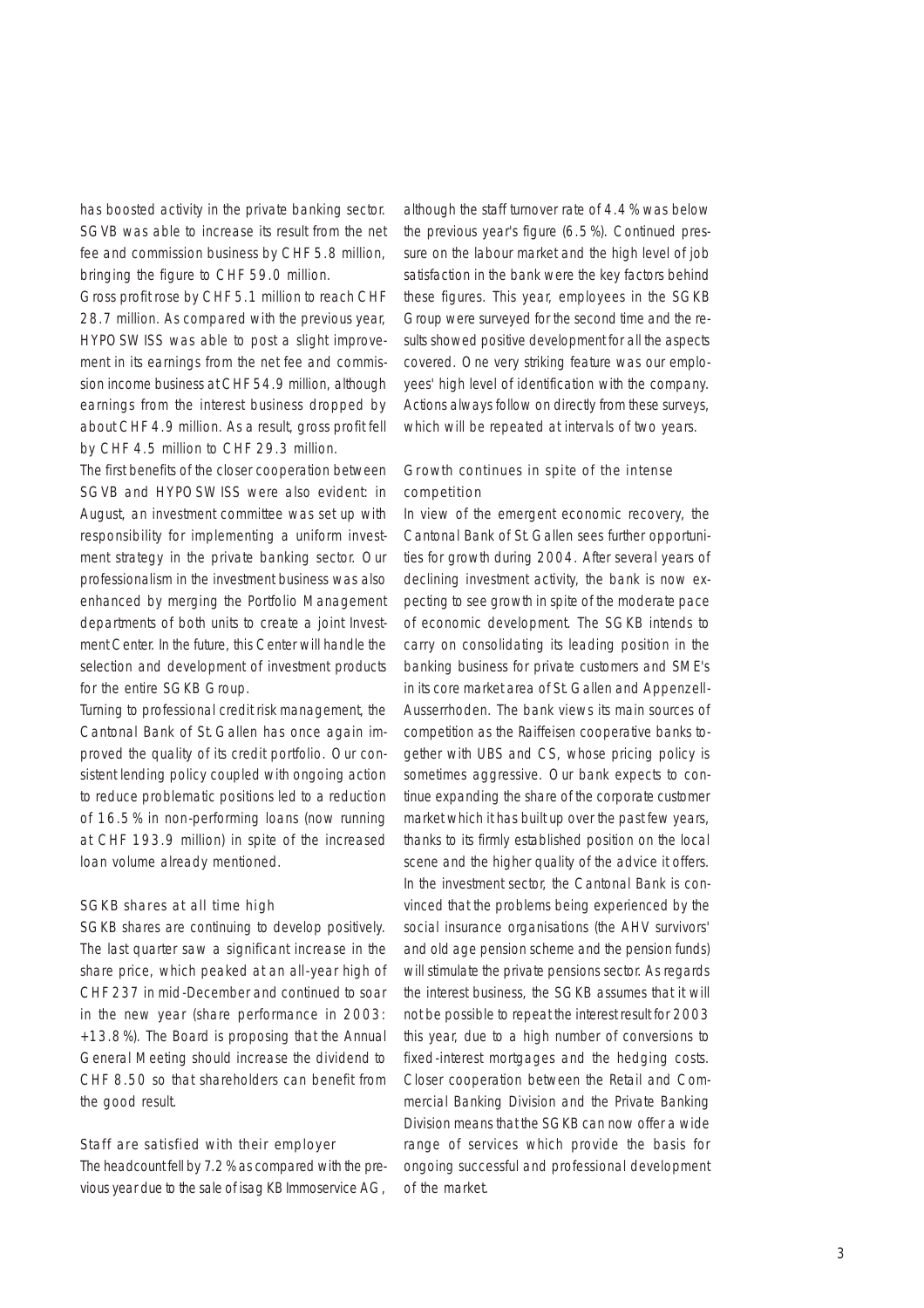## RISK SITUATION

Like other banks or financal institutions, the Cantonal Bank of St.Gallen (SGKB) is faced with managing specific risks. Management of credit and market risks as well as operational risks is considered to be one of the major tasks of the Executive Board. The Board of Directors has implemented the risk management policy in order to set up a control framework for the entire risk management process of SGKB. The following descriptions focus on the actual exposure of the Bank.

## Credit risks

### *Credit assessment audits*

The lending business is subject to additional controls in the form of extensive credit assessment audits conducted by Internal Audit and the statutory and banking auditors. The credit assessment audits are aimed at large exposures and other selected exposures. Based on the results of these audits, existing loan-loss provisions are adjusted to ensure appropriate coverage of all credit risks. Adequate coverage of credit risks has been confirmed.

Although valuation adjustments, provisions and losses have increased by CHF 3.7 million to CHF 23.5 million, the quality of the credit portfolio has not decreased; the increase is rather due to a larger position which had to be provided .

#### *Impaired loans*

Loans with doubtful collectibility are managed by a specially assigned department. As of 31 December 2003, impaired loans amount to CHF 820.1 million.

#### *Non-Performing loans*

As of 31 December 2003, the total amount of loans for which interest payments are considered to be at risk or for which interests are not paid within a period of three months of the due date is CHF 193.9 million (prior year CHF 232.2 million) or approximately 1.2% of the loans to clients (prior year 1.5%). The total amount of accrued interest classified as at risk or for which valuation adjustments have already been provided is CHF 8.8 million or 1.6% of interest income (prior year CHF 10.7 million or 1.7%).

## *Risk diversification rules and the ten biggest borrowers*

At present, the Group is exposed to one concentration risk with a risk-weighted exposure of CHF 119.6 million or 10.1% of eligible equity (prior year two concentration risk exposures totalling CHF 285.3 million or 25.4%), with a permissible limit ceiling of 800%. The exposure has been duly reported to the external auditors.

As of 31 December 2003, the Group's total exposure to its ten biggest commercial borrowers amounted to CHF 587.1 million or 3.7% of the Group's loans to customers (prior year CHF 626.9 million or 4.0%).

## *Country risks*

As of 31 December 2003, non-Swiss exposures amounted to CHF 1828.6 million or 9.7% of total assets (prior year CHF 1438.9 million or 7.9%). Thus, they were within the limit defined for non-Swiss exposure, as a percentage of the total assets. These loans are mostly secured by collateral in developed countries. According to the risk domicile principle, valuation adjustments and provisions were insignificant by the end of 2003.

#### Market risks

The Bank has a strategic risk limit for all market risks that is based on the value-at-risk method and the RiskMetricsTM data. Modern modular standard software is used for measuring this risk.

As of 31 Decemeber 2003, the entire market value-at-risk was CHF 32.2 million (prior year CHF 14.8 million). The average for the year 2003 was CHF 29.2 milion, with a minimum value of CHF 9.3 million and a maximum value of CHF 42.8 million.

#### *Interest rate risks*

The sensitivity of shareholders' equity (modified duration) in 2003 ranged from 3.4% to 5.7%. As of 31 December 2003, the modified duration of the Group was 5.2% (prior year 5.0%).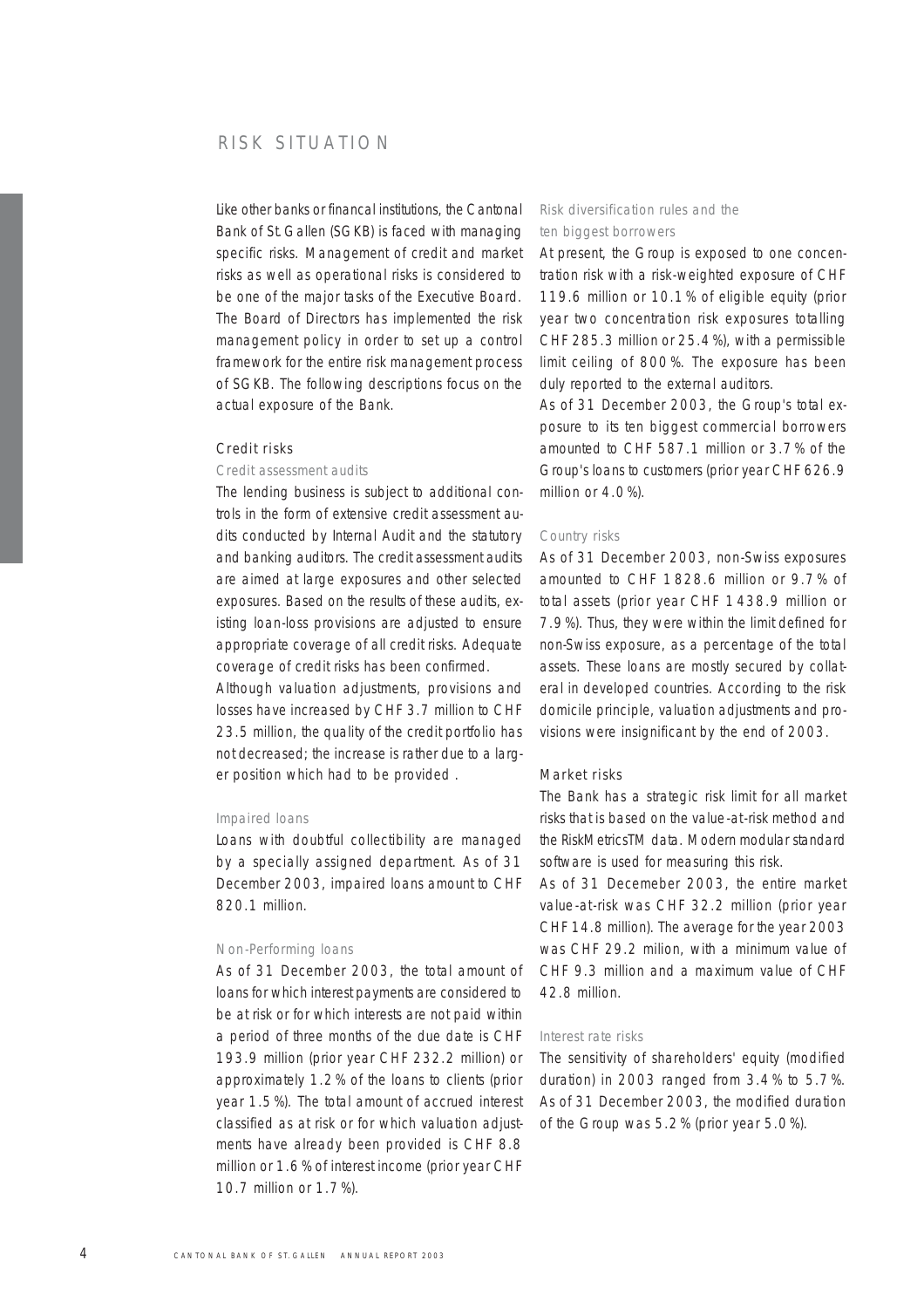#### *Currency risks*

The net foreign currency position of the Group was CHF 32.0 million at the end of 2003 (prior year CHF 31.0 million). The Group's own positions in foreign currencies are mainly in USD and EUR.

### *Securities price and liquidity risks*

The securities listed under financial assets as CHF 675.6 million are almost entirely composed of high-quality listed securities or securities traded on representative markets, most of which are bonds. Bonds are held until maturity. The holdings are incorporated into the value-at-risk calculations.

#### *Other market risks*

The Group holds no positions in commodities or precious metals in its banking book.

As of 31 December 2003, the Group held 63 positions in real estate intended for resale, the book value of which was CHF 59.5 million (prior year CHF 84.1 million).

## Liquidity and funding risks

Compliance with the applicable liquidity regulations is assured through a permanent system. Those obligations regarded as concentrations within the meaning of Art. 18 of the Implementing Ordinance to the Federal Banking Law are duly reported to the banking auditors. As of 31 December 2003, there were no obligations.

For purposes of bridging any liquidity problems, SGKB has always been able to raise funds in the inter-bank and/or capital markets in the past. Furthermore, the Group disposes of a Lombard credit facility in the amount of CHF 40 million, which was not utilised as of 31 December 2003.

## Operational risks

### *Internal control system*

The Group maintains an effective separation of functions and employs a well-developed internal control system and management controls. In management's opinion, the conditions required for assuring the orderly and adequate conduct of business and for quickly discovering any significant errors have been established.

#### *Outsourcing risk*

For a bank, the main operational risk lies in the security and reliability of its data processing operations. Computer services and data processing work have been largely outsourced to Swisscom IT Services AG (SCIS). The outscourcing is formally ruled. Furthermore, SGKB disposes of an IT security concept which is based on relevant IT security requirements. SCIS, its employees and agents are contractually bound to keep business and banking secrets confidential. The Cantonal Bank of St. Gallen indirectly holds (via AGI Holding AG) 7.92% of the voting rights and capital in SCIS. Outsourced data processing is audited by the statutory auditors of SCIS. These audit reports are made available for the statutory and banking auditors of the bank which hold a stake in SCIS. Furthermore, IT risks are reviewed by Internal Audit of SCIS together with Internal Audit of the banks. According to these audit reports, the requirements of the Federal Banking Commission relating to outsourcing are met.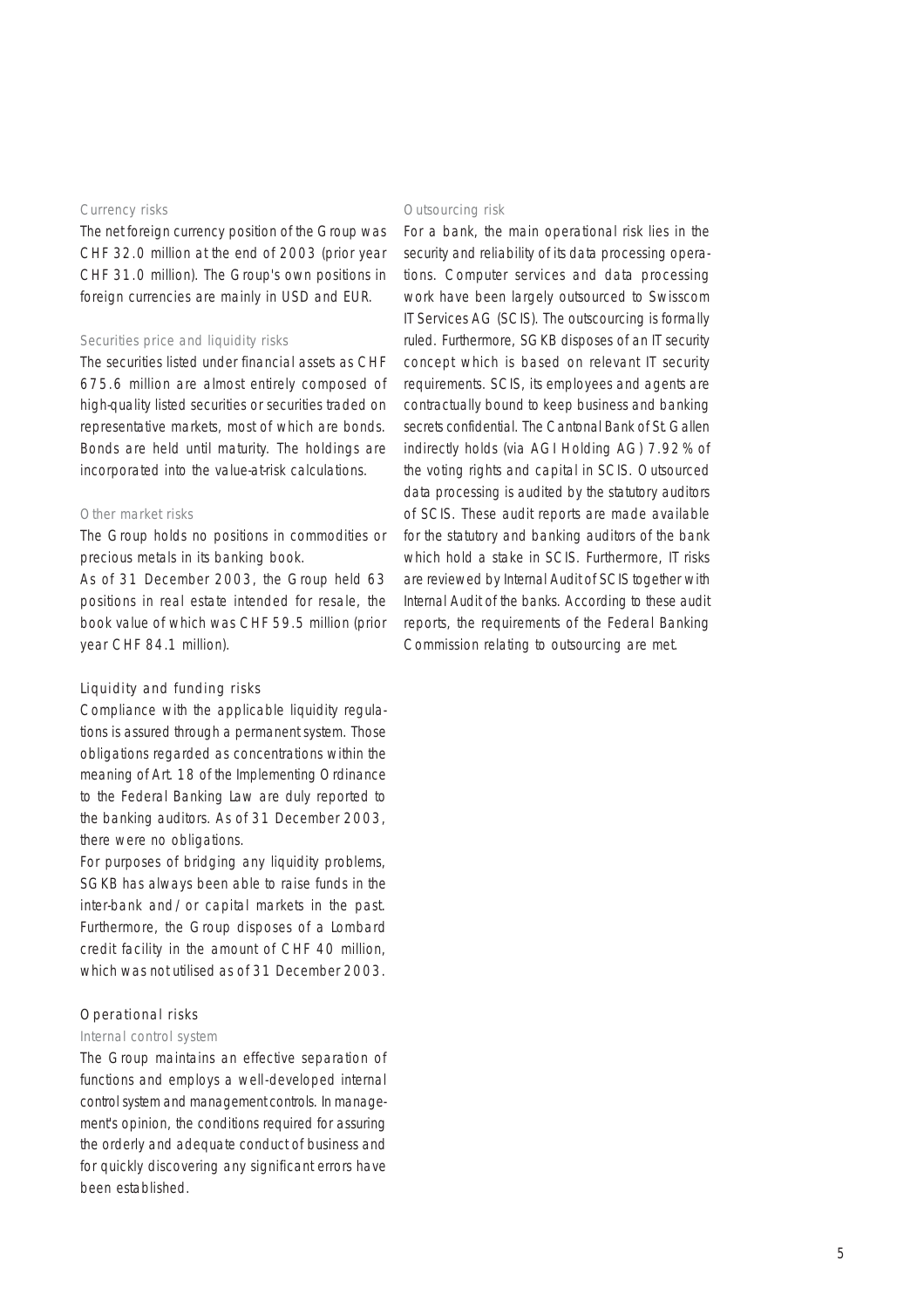# Group Key Figures

| <b>INCOME STATEMENT</b> in CHF 000s                                                                                                                                                                 | 2003                                                | 20021                                               | 2001                                             |
|-----------------------------------------------------------------------------------------------------------------------------------------------------------------------------------------------------|-----------------------------------------------------|-----------------------------------------------------|--------------------------------------------------|
| Operating income<br>Administrative expenses<br>Operating profit<br>Group net profit                                                                                                                 | 457 054<br>(249977)<br>141 895<br>104 685           | 417 954<br>(242 280)<br>122 435<br>99 185           | 349 700<br>(208 271)<br>113 212<br>92 840        |
| <b>EARNINGS PER SHARE in CHF</b>                                                                                                                                                                    |                                                     |                                                     |                                                  |
| Earnings per share<br>Dividend proposed (2003) and paid out (2002, 2001)                                                                                                                            | 21.00<br>8.50                                       | 19.87<br>8.00                                       | 18.60<br>8.00                                    |
| <b>KEY FIGURES</b>                                                                                                                                                                                  |                                                     |                                                     |                                                  |
| Return on equity, pre-tax (basis: operating profit)<br>Return on equity, after tax (basis: group net profit)<br>Administrative expenses incl. depreciation                                          | 12.8%<br>9.5%                                       | 11.7%<br>9.5%                                       | 11.4%<br>9.4%                                    |
| on fixed assets/operating income                                                                                                                                                                    | 58.1%                                               | 61.2%                                               | 63.3%                                            |
| <b>BALANCE SHEET</b> in CHF 000s                                                                                                                                                                    | Dec. 31, 2003                                       | Dec. 31, 2002                                       | Dec. 31, 2001                                    |
| Loans to customers<br>Customer funds<br>Balance sheet total<br>Shareholders' equity                                                                                                                 | 15 911 512<br>10 536 306<br>18 912 789<br>1 181 192 | 15 720 538<br>10 249 851<br>18 314 332<br>1 116 038 | 15 059 040<br>8939649<br>17 366 979<br>1 056 625 |
| <b>EQUITY KEY FIGURES</b>                                                                                                                                                                           |                                                     |                                                     |                                                  |
| BIS ratio tier 1<br>BIS ratio tier 2<br>Surplus of own means over required means as per Swiss banking law<br>Shareholders' equity in % of balance sheet total<br>FUNDS UNDER MANAGEMENT in CHF 000s | 9.8%<br>11.4%<br>35.8%<br>6.3%                      | 9.1%<br>11.0%<br>30.5%<br>6.1%                      | 10.2%<br>11.5%<br>36.5%<br>6.1%                  |
| Funds under management                                                                                                                                                                              | 25 311 915 <sup>2</sup>                             | 23 033 289 <sup>2</sup>                             | 20 619 525                                       |
| HEADCOUNT                                                                                                                                                                                           |                                                     |                                                     |                                                  |
| Full-time equivalents <sup>3</sup>                                                                                                                                                                  | 1 0 0 3                                             | 1 0 8 1                                             | 953                                              |
| <b>MOODY'S RATING</b>                                                                                                                                                                               |                                                     |                                                     |                                                  |
| Senior unsecured domestic currency<br>Bank deposits<br>Bank financial strength                                                                                                                      | Aa1<br>Aa1/P-1<br>B                                 | Aa2<br>Aa2/P-1<br>B                                 | Aa2<br>Aa2/P-1<br>B                              |

<sup>1</sup> HYPOSWISS included only for the 2<sup>nd</sup> quarter up to the 4<sup>th</sup> quarter

<sup>2</sup> According to definition of the Federal Banking Commission

<sup>3</sup> Apprentices calculated at 50%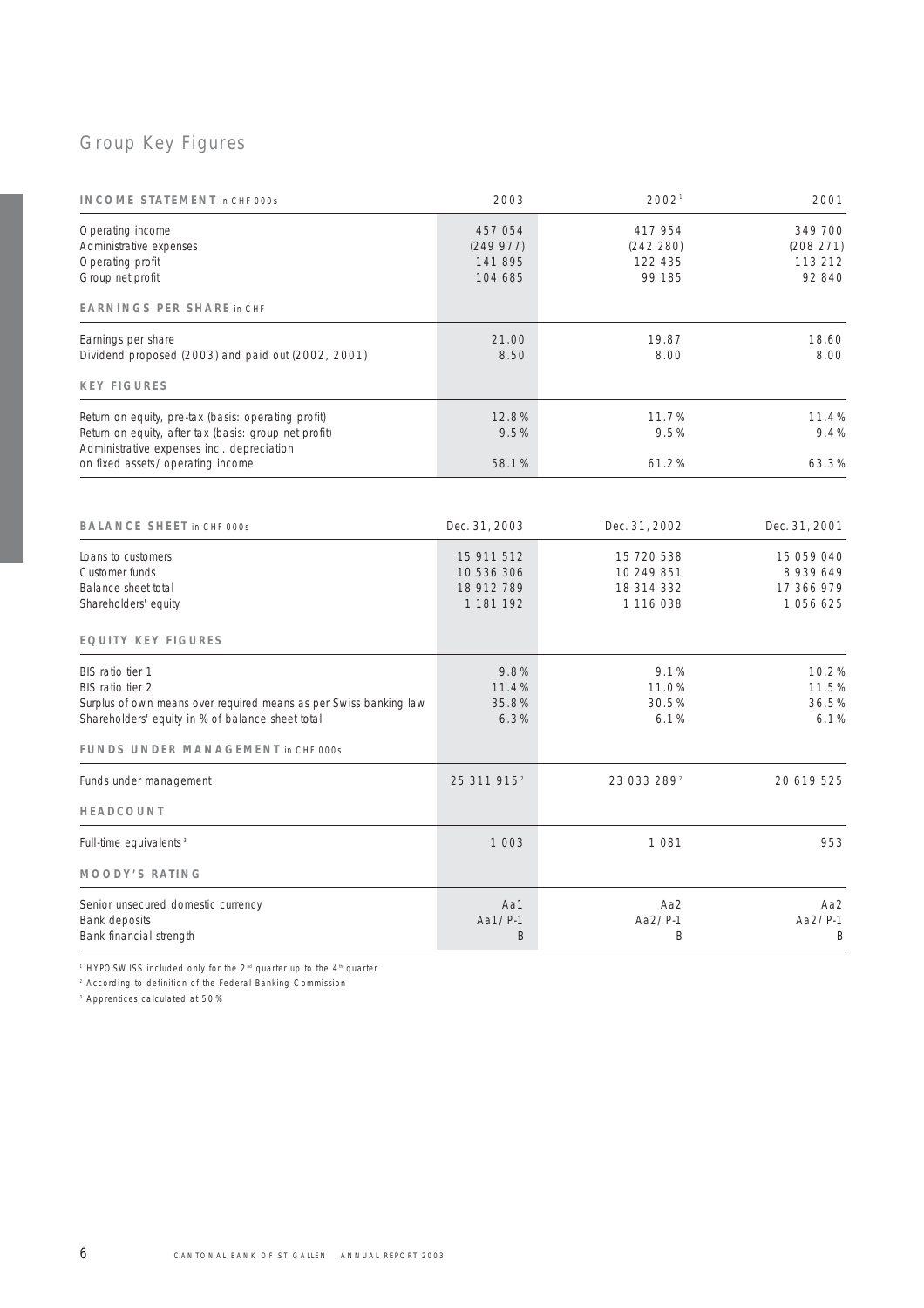# Group Balance Sheet

| ASSETS in CHF 000s                                                                                                                                                                                  | Dec. 31, 2003                                                          | in %                                          | Dec. 31, 2002                                                          | in %                                          | Change                                                                | in %                                                          |
|-----------------------------------------------------------------------------------------------------------------------------------------------------------------------------------------------------|------------------------------------------------------------------------|-----------------------------------------------|------------------------------------------------------------------------|-----------------------------------------------|-----------------------------------------------------------------------|---------------------------------------------------------------|
| Liquid funds<br>Receivables from money market instruments<br>Due from banks                                                                                                                         | 130 816<br>285 515<br>1 339 291                                        | 0.7<br>1.5<br>7.1                             | 167 578<br>340 768<br>831 487                                          | 0.9<br>1.9<br>4.5                             | (36762)<br>(55 253)<br>507 804                                        | (21.9)<br>(16.2)<br>61.1                                      |
| Due from customers<br>Mortgage Ioans<br>Total loans to customers                                                                                                                                    | 2689118<br>13 222 394<br>15 911 512                                    | 14.2<br>69.9<br>84.1                          | 2 908 330<br>12 812 208<br>15 720 538                                  | 15.9<br>70.0<br>85.9                          | (219 212)<br>410 186<br>190 974                                       | (7.5)<br>3.2<br>1.2                                           |
| Securities and precious metals trading portfolios<br>Financial investments<br>Non-consolidated participations<br>Fixed assets<br>Intangibles<br>Accrued income and prepaid expenses<br>Other assets | 13 321<br>735 132<br>32 723<br>181 108<br>123 262<br>81 683<br>78 4 26 | 0.1<br>3.9<br>0.2<br>0.9<br>0.7<br>0.4<br>0.4 | 24 962<br>659 060<br>33 405<br>188 105<br>146 741<br>88 253<br>113 435 | 0.1<br>3.6<br>0.2<br>1.0<br>0.8<br>0.5<br>0.6 | (11641)<br>76 072<br>(682)<br>(6997)<br>(23 479)<br>(6570)<br>(35009) | (46.6)<br>11.5<br>(2.0)<br>(3.7)<br>(16.0)<br>(7.4)<br>(30.9) |
| Total assets                                                                                                                                                                                        | 18 912 789                                                             | 100.0                                         | 18 314 332                                                             | 100.0                                         | 598 457                                                               | 3.3                                                           |
| Of which:<br>- Total subordinated amounts receivable<br>- Total due from non-consolidated participations<br>- Total due from the Canton of St. Gallen                                               | 4 2 8 7<br>91 870<br>0                                                 |                                               | 14 376<br>105 481<br>0                                                 |                                               | (10089)<br>(13611)<br>$\circ$                                         | (70.2)<br>(12.9)<br>0.0                                       |
| LIABILITIES in CHF 000s                                                                                                                                                                             |                                                                        |                                               |                                                                        |                                               |                                                                       |                                                               |
| Due to money market instruments<br>Due to banks                                                                                                                                                     | 254<br>1 027 408                                                       | 0.0<br>5.4                                    | 410<br>1 170 724                                                       | 0.0<br>6.4                                    | (156)<br>(143316)                                                     | (38.0)<br>(12.2)                                              |
| Due to customers in savings and deposits<br>Other due to customers<br>Medium-term notes<br>Total customer funds                                                                                     | 6 346 605<br>3 430 296<br>759 405<br>10 536 306                        | 33.6<br>18.1<br>4.0<br>55.7                   | 5 570 593<br>3 740 698<br>938 560<br>10 249 851                        | 30.4<br>20.4<br>5.1<br>56.0                   | 776012<br>(310 402)<br>(179155)<br>286 455                            | 13.9<br>(8.3)<br>(19.1)<br>2.8                                |
| Debt and loans secured by mortgages<br>Accrued expenses and deferred income<br>Other liabilities<br>Valuation adjustments and provisions                                                            | 5 596 445<br>191 571<br>154 059<br>225 554                             | 29.6<br>1.0<br>0.8<br>1.2                     | 5 179 400<br>164 614<br>187 220<br>246 075                             | 28.3<br>0.9<br>1.0<br>1.3                     | 417 045<br>26 957<br>(33161)<br>(20 521)                              | 8.1<br>16.4<br>(17.7)<br>(8.3)                                |
| Share capital<br>Capital reserves<br>Profit reserves<br>less treasury shares<br>Group net profit<br>Total shareholders' equity                                                                      | 500 000<br>6 4 2 0<br>571 465<br>(1, 378)<br>104 685<br>1 181 192      | 2.6<br>O.O<br>3.1<br>O.O<br>0.6<br>6.3        | 500 000<br>4 8 6 2<br>511 991<br>0<br>99 185<br>1 116 038              | 2.7<br>0.0<br>2.9<br>$0.0$<br>0.5<br>6.1      | 0<br>1558<br>59 474<br>(1378)<br>5 500<br>65 154                      | 0.0<br>32.0<br>11.6<br>0.0<br>5.5<br>5.8                      |
| <b>Total liabilities</b>                                                                                                                                                                            | 18 912 789                                                             | 100.0                                         | 18 314 332                                                             | 100.0                                         | 598 457                                                               | 3.3                                                           |
| Of which:<br>- Total subordinated amounts payable<br>- Total due to non-consolidated participations<br>- Total due to the Canton of St. Gallen                                                      | 260 000<br>1 447 580<br>239 393                                        |                                               | 260 000<br>1 250 525<br>289 639                                        |                                               | 0<br>197 055<br>(50246)                                               | 0.0<br>15.8<br>(17.3)                                         |
| OFF-BALANCE-SHEET TRANSACTIONS in CHF 000s                                                                                                                                                          |                                                                        |                                               |                                                                        |                                               |                                                                       |                                                               |
| Contingent liabilities<br>Irrevocable commitments<br>Liabilities for calls on shares and other equities                                                                                             | 212 198<br>99 576<br>40 394                                            |                                               | 197 593<br>119 963<br>40 562                                           |                                               | 14 605<br>(20387)<br>(168)                                            | 7.4<br>(17.0)<br>(0.4)                                        |
| Derivative financial instruments:<br>- Contract volume<br>- Positive replacement values<br>- Negative replacement values                                                                            | 4 590 246<br>52 611<br>73 299                                          |                                               | 3 262 190<br>101 667<br>88 0 21                                        |                                               | 1 328 056<br>(49056)<br>(14722)                                       | 40.7<br>(48.3)<br>(16.7)                                      |

Fiduciary transactions 1 397 712 1 603 693 (205 981) (12.8)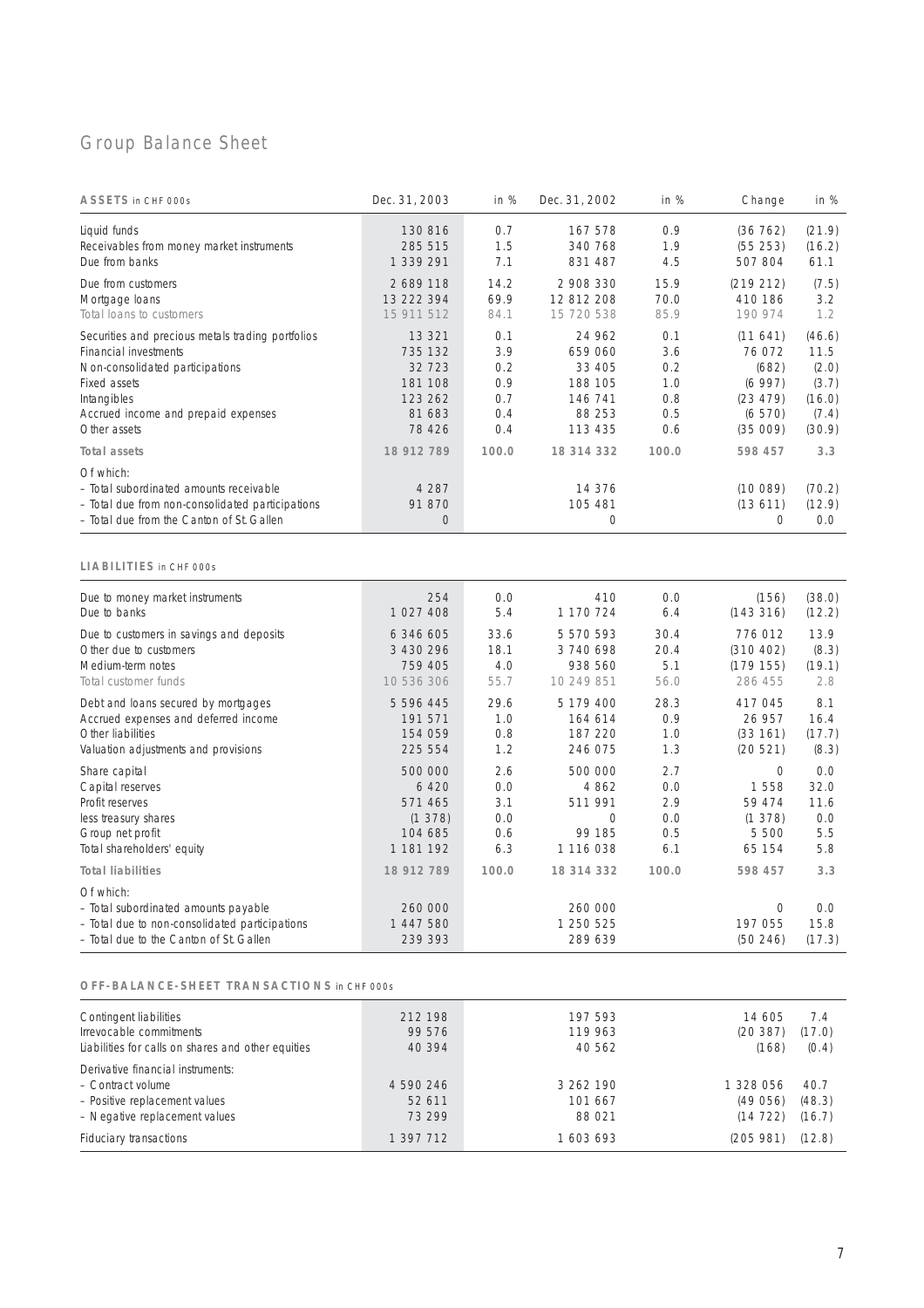# Group Income Statement

| in CHF 000s                                                                                                                                                                                                                                                            | 2003                                                          | 2002                                                              | Change                                                          | in %                                                       |
|------------------------------------------------------------------------------------------------------------------------------------------------------------------------------------------------------------------------------------------------------------------------|---------------------------------------------------------------|-------------------------------------------------------------------|-----------------------------------------------------------------|------------------------------------------------------------|
| Interest and discount income<br>Interest and dividend income on trading portfolios<br>Interest and dividend income on financial investments<br>Interest expenses<br>Net interest income                                                                                | 549 481<br>317<br>20 5 91<br>(286 123)<br>284 266             | 635 585<br>930<br>21 004<br>(377 163)<br>280 356                  | (86 104)<br>(613)<br>(413)<br>91 040<br>3910                    | (13.5)<br>(65.9)<br>(2.0)<br>24.1<br>1.4                   |
| Commission income from lending activities<br>Commission income from securities and investment activities<br>Commission income from other service fee activities<br>Commission expenses<br>Net fee and commission income                                                | 2 1 0 5<br>123 288<br>17 627<br>(5393)<br>137 627             | 1 7 4 1<br>100 356<br>16 486<br>(4719)<br>113 864                 | 364<br>22 932<br>1 1 4 1<br>(674)<br>23 763                     | 20.9<br>22.9<br>6.9<br>(14.3)<br>20.9                      |
| Net trading income                                                                                                                                                                                                                                                     | 26 784                                                        | 13 985                                                            | 12799                                                           | 91.5                                                       |
| Results from the sale of financial investments<br>Income from participations accounted for under the equity method<br>Income from non-consolidated participations<br>Results from real estate<br>Other ordinary results<br>Other ordinary expenses<br>Net other income | 3823<br>475<br>1735<br>3 3 3 6<br>4 166<br>(5 158)<br>8 3 7 7 | 1950<br>$\bigcap$<br>1 7 9 0<br>4 9 2 8<br>8690<br>(7609)<br>9749 | 1873<br>475<br>(55)<br>(1, 592)<br>(4524)<br>2 4 5 1<br>(1 372) | 96.1<br>0.0<br>(3.1)<br>(32.3)<br>(52.1)<br>32.2<br>(14.1) |
| Operating income                                                                                                                                                                                                                                                       | 457 054                                                       | 417 954                                                           | 39 100                                                          | 9.4                                                        |
| Personnel expenses<br>Other operating expenses<br>Administrative expenses                                                                                                                                                                                              | (134746)<br>(115 231)<br>(249977)                             | (133515)<br>(108765)<br>(242 280)                                 | (1231)<br>(6466)<br>(7697)                                      | (0.9)<br>(5.9)<br>(3.2)                                    |
| Gross profit                                                                                                                                                                                                                                                           | 207 077                                                       | 175 674                                                           | 31 403                                                          | 17.9                                                       |
| Depreciation and write-offs on fixed assets and participations<br>Depreciation on intangibles<br>Valuation adjustments, provisions and losses                                                                                                                          | (16793)<br>(23 479)<br>(24910)                                | (13680)<br>(17609)<br>(21950)                                     | (3 113)<br>(5 870)<br>(2960)                                    | (22.8)<br>(33.3)<br>(13.5)                                 |
| Operating result (interim result)                                                                                                                                                                                                                                      | 141 895                                                       | 122 435                                                           | 19 460                                                          | 15.9                                                       |
| Extraordinary income<br>Extraordinary expenses                                                                                                                                                                                                                         | 3547<br>(8325)                                                | 5 6 5 0<br>(871)                                                  | (2 103)<br>(7454)                                               | (37.2)<br>(855.8)                                          |
| Taxes                                                                                                                                                                                                                                                                  | (32 432)                                                      | (28029)                                                           | (4 403)                                                         | (15.7)                                                     |
| Group net profit                                                                                                                                                                                                                                                       | 104 685                                                       | 99 185                                                            | 5 500                                                           | 5.5                                                        |

# Divisional Accounts

|                                                                | Retail and<br>commercial banking |                    |                           | <b>SGVB</b>       |                  | <b>HYPOSWISS<sup>1</sup></b>     | Corporate Center |                                                             | Group                         |                                 |
|----------------------------------------------------------------|----------------------------------|--------------------|---------------------------|-------------------|------------------|----------------------------------|------------------|-------------------------------------------------------------|-------------------------------|---------------------------------|
| in CHF 000s                                                    | 2003                             | Change             | 2003                      | Change            | 2003             | Change                           | 2003             | Change                                                      | 2003                          | Change                          |
| Operating income                                               | 306 643                          | 6.4%               | 65 125                    | 10.5%             | 70 399           | 24.1%                            | 14 887           | 5.1%                                                        | 457 054                       | 9.4%                            |
| Administrative expenses                                        | (166893)                         | $(1.0\%)$          | (36 383)                  | $(3.1\%)$         | (41058)          | $(30.1\%)$                       | (5643)           | 44.7%                                                       | (249977)                      | $(3.2\%)$                       |
| Gross profit<br>Depreciation and<br>write-offs on fixed assets | 139 750                          | 13.7%              | 28 742                    | 21.6%             | 29 341           | 16.6%                            | 9 2 4 4          | 133.6%                                                      | 207 077                       | 17.9%                           |
| and intangibles<br>Valuation adjustments,                      | $\bigcap$                        | 0.0%               | (3536)                    | $(24.9\%)$        | (213)            | 0.9%                             | (36523)          | $(29.3\%)$                                                  | (40272)                       | (28.7%)                         |
| provisions and losses                                          | (24057)                          | $(15.6\%)$         | (353)                     | $(90.8\%)$        | (244)            | 54.6%                            | (256)            | 37.7%                                                       | (24910)                       | $(13.5\%)$                      |
| Operating result<br>Extraordinary income, net<br>Taxes         | 115 693<br>(4272)<br>(18443)     | 13.3%<br>$(3.3\%)$ | 24 853<br>(218)<br>(5042) | 20.6%<br>$14.4\%$ | 28 884<br>(7221) | 18.3%<br>$0(100.0\%)$<br>(20.7%) | (27535)          | $(11.5\%)$<br>$(288)$ $(108.8\%)$<br>$(1\ 726)$ $(884.5\%)$ | 141 895<br>(4778)<br>(32 432) | 15.9%<br>$(200.0\%)$<br>(15.7%) |
| Group net profit                                               | 92 978                           | 10.4%              | 19 593                    | 20.9%             | 21 663           | 8.8%                             | (29549)          | (39.5%)                                                     | 104 685                       | 5.5%                            |
| Other data<br>Funds under Management                           | 099<br>8 1 7 1                   | 6.0%               | 11568688                  | 12.6%             | 5 644 651        | 11.8%                            | (72524)          | 0.0%                                                        | 25311915                      | 9.9%                            |
| Headcount                                                      | 497                              | $(0.4\%)$          | 97                        | $(7.6\%)$         | 127              | $(8.6\%)$                        | 282              | $(16.6\%)$                                                  | 1 003                         | $(7.2\%)$                       |

Notes:

<sup>1</sup> The HYPOSWISS income statement of the prior year only covered the 2<sup>nd</sup> to 4<sup>th</sup> quarters; the changes are correspondingly major for this reason.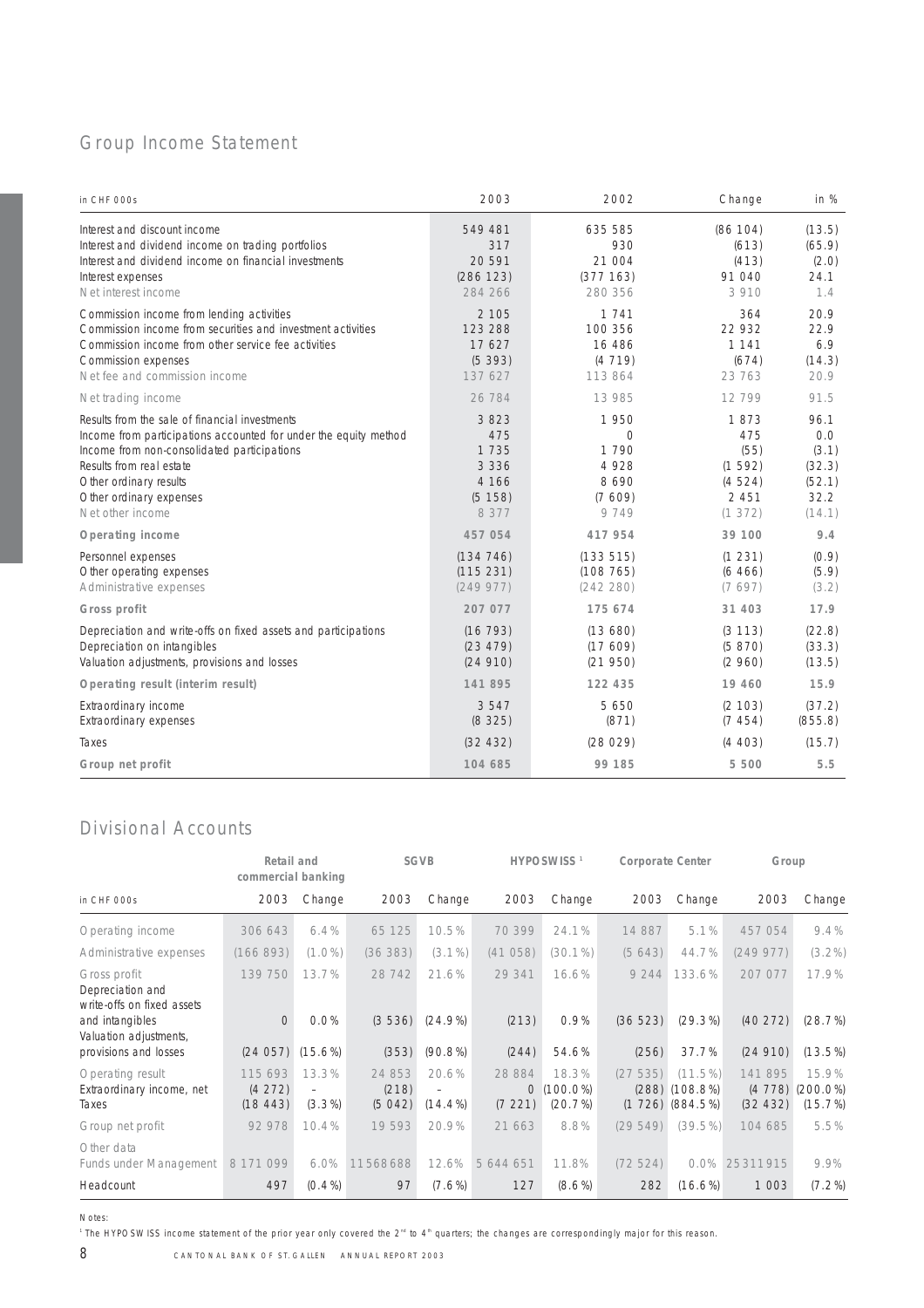| STATEMENT OF EQUITY in CHF 000s                | 2003      | 2002       | 2001       |
|------------------------------------------------|-----------|------------|------------|
| Equity at the beginning of the year            |           |            |            |
| Share capital                                  | 500 000   | 500 000    | 500 000    |
| Capital reserve                                | 4 8 6 2   | 5 7 7 4    | 4 8 2 3    |
| Profit reserve                                 | 511 991   | 458 011    | 409 969    |
| less treasury shares                           | $\Omega$  | 0          | 0          |
| Group net profit of the prior year             | 99 185    | 92 840     | 88 993     |
| Total equity at the beginning of the year      | 1 116 038 | 1 056 625  | 1 003 785  |
| - dividends paid to third parties              | (39930)   | (3988)     | (40000)    |
| + agio from consolidation of Bank Thorbecke AG | 1031      | Ω          |            |
| + agio from issue of option rights             | 250       | 116        |            |
| - treasury shares                              | (1378)    | 0          | $\bigcirc$ |
| + valuation gains on treasury shares           | 496       | $\bigcap$  | $\bigcirc$ |
| + Group net profit                             | 104 685   | 99 185     | 92 840     |
| Total equity at the end of the year            | 1 181 192 | 1 116 038  | 1 056 625  |
| Of which:                                      |           |            |            |
| Share capital                                  | 500 000   | 500 000    | 500 000    |
| Capital reserve                                | 6 4 2 0   | 4 8 6 2    | 5 7 7 4    |
| Profit reserve                                 | 571 465   | 511 991    | 458 011    |
| less treasury shares                           | (1378)    | $\bigcirc$ | $\bigcirc$ |
| Group net profit                               | 104 685   | 99 185     | 92 840     |
|                                                |           |            |            |

|                                   |          | Number of shares |           |  |  |
|-----------------------------------|----------|------------------|-----------|--|--|
|                                   | 2003     | 2002             | 2001      |  |  |
| Treasury shares                   |          |                  |           |  |  |
| Treasury shares as of January 1   | 3847     | 10 389           | $\bigcap$ |  |  |
| + acquisitions                    | 105 153  | 32 545           | 38 7 84   |  |  |
| - disposals                       | (102973) | (39087)          | (28395)   |  |  |
| Treasury shares as of December 31 | 6 0 2 7  | 3847             | 10 389    |  |  |

| SIGNIFICANT SHAREHOLDERS AND GROUPS OF SHARE- | Dec. 31, 2003 |      | Dec. 31, 2002 |      |
|-----------------------------------------------|---------------|------|---------------|------|
| HOLDERS WITH POOLED VOTING RIGHTS in CHF 000s | Nominal       | in % | Nominal       |      |
| With voting rights<br>Canton of St. Gallen    | 305 548       | 611  | 315 007       | 63 O |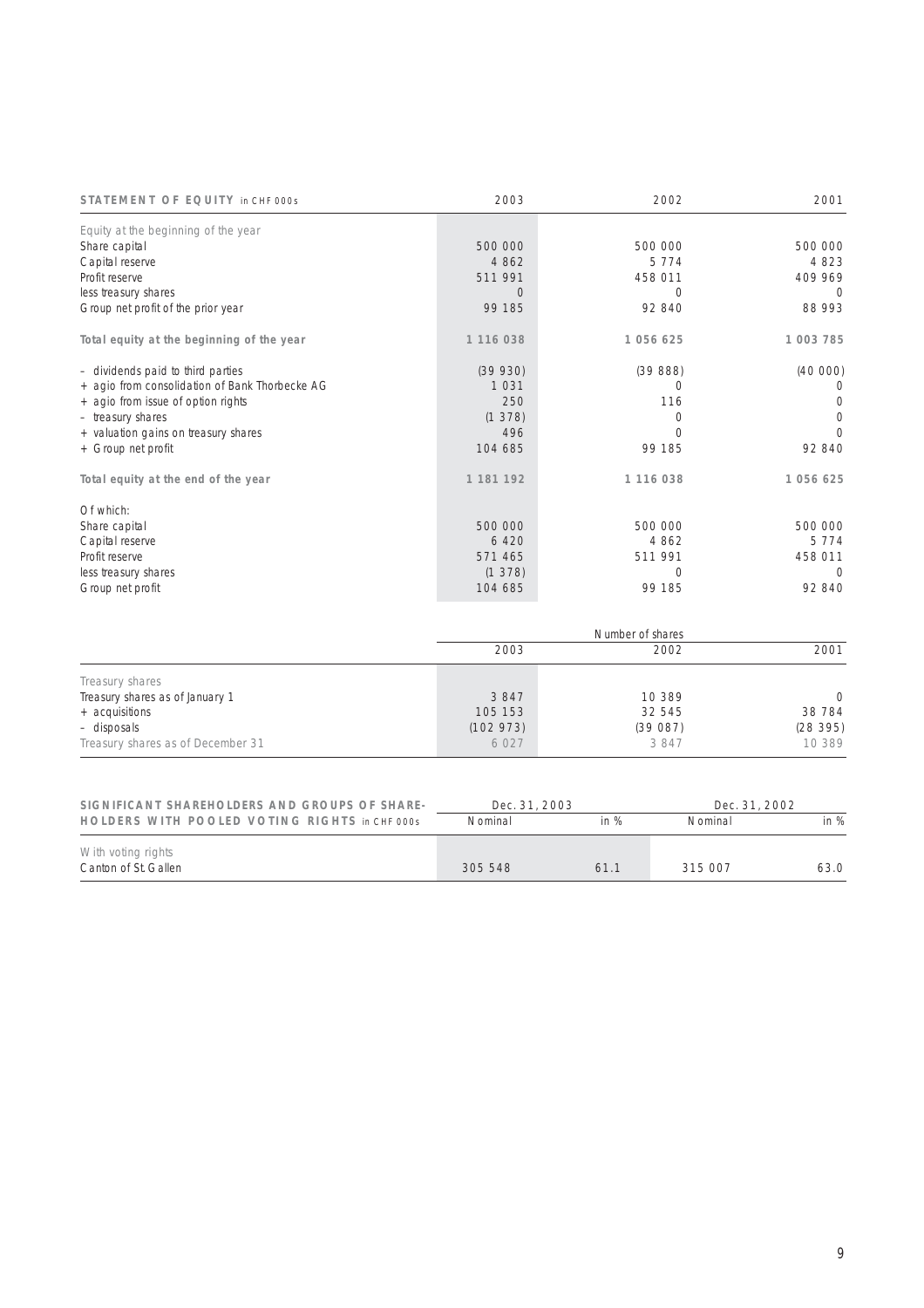| SUMMARY OF COLLATERALS in CHF 000s                 |               | Mortgage collateral | Other collateral | Without collateral <sup>1</sup> | Total      |
|----------------------------------------------------|---------------|---------------------|------------------|---------------------------------|------------|
| Loans to customers                                 |               |                     |                  |                                 |            |
| Due from customers                                 |               | 157 521             | 723 044          | 1 808 553                       | 2689118    |
| Mortgage loans                                     |               |                     |                  |                                 |            |
| - residential real estate                          |               | 10 550 136          |                  | 49 276                          | 10 599 412 |
| - office and business buildings                    |               | 1 204 928           |                  |                                 | 1 204 928  |
| - trade and industry                               |               | 1 030 301           | 11 058           | 79 058                          | 1 120 417  |
| - other                                            |               | 284 262             |                  | 13 375                          | 297 637    |
| Total loans to customers                           | Dec. 31, 2003 | 13 227 148          | 734 102          | 1950262                         | 15 911 512 |
|                                                    | Dec. 31, 2002 | 12 891 575          | 641 754          | 2 187 209                       | 15 720 538 |
| Off-balance sheet transactions                     |               |                     |                  |                                 |            |
| Contingent liabilities                             |               | 24 397              | 115 805          | 71996                           | 212 198    |
| Irrevocable commitments                            |               |                     |                  | 99 576                          | 99 576     |
| Liabilities for calls on shares and other equities |               |                     |                  | 40 394                          | 40 3 9 4   |
| Total off-balance sheet                            | Dec. 31, 2003 | 24 397              | 115 805          | 211 966                         | 352 168    |
|                                                    | Dec. 31, 2002 | 24 869              | 101 510          | 231 739                         | 358 118    |

<sup>1</sup> including mortgage loans with provisions

|                                                                |               |                | Estimated     |                |            |
|----------------------------------------------------------------|---------------|----------------|---------------|----------------|------------|
|                                                                |               | Total impaired | proceeds from | Total impaired | Individual |
| <b>IMPAIRED LOANS in CHF 000s</b>                              |               | loans, gross   | liquidation   | loans, net     | provisions |
| Impaired loans                                                 | Dec. 31, 2003 | 820 116        | (595390)      | 224 726        | 219 213    |
|                                                                |               |                |               |                |            |
| NON-PERFORMING LOANS in CHF 000s                               |               | Dec. 31, 2003  | Dec. 31, 2002 | Change         | in $%$     |
| Loans, of which interest is overdue for more than three months |               | 179 903        | 179 362       | 541            | 0.3        |
| Loans without interest                                         |               | 14 042         | 52 982        | (38940)        | (73.5)     |
| Total non-performing loans                                     |               | 193 945        | 232 344       | (38399)        | (16.5)     |
| Non-performing loans are a component of impaired loans.        |               |                |               |                |            |

# **VALUATION ADJUSTMENTS AND**

| PROVISIONS FOR CREDIT RISK in CHF 000s                          | Dec. 31, 2003 | Dec. 31, 2002 | Change  | in $%$ |
|-----------------------------------------------------------------|---------------|---------------|---------|--------|
| Valuation adjustments and provisions for credit risk (capital)  | 210 383       | 227 274       | (16891) | (7.4)  |
| Valuation adjustments and provisions for credit risk (interest) | 8830          | 10.675        | (1845)  | (17.3) |
| Total provisions                                                | 219 213       | 237 949       | (18736) | (7.9)  |
| Valuation adjustments and provisions for credit risk (capital)  |               |               |         |        |
| in % of loans to customers                                      | 1.32%         | 1.45%         |         | (8.5)  |
| Non-performing loans in % of loans to customers                 | 1.22%         | 1.48%         |         | (17.5) |
| Rate of capital provisions <sup>1</sup>                         | 0.15%         | 0.13%         |         | 18.1   |

<sup>1</sup> New valuation adjustments and provisions for credit risk (capital) in % of average loans to customers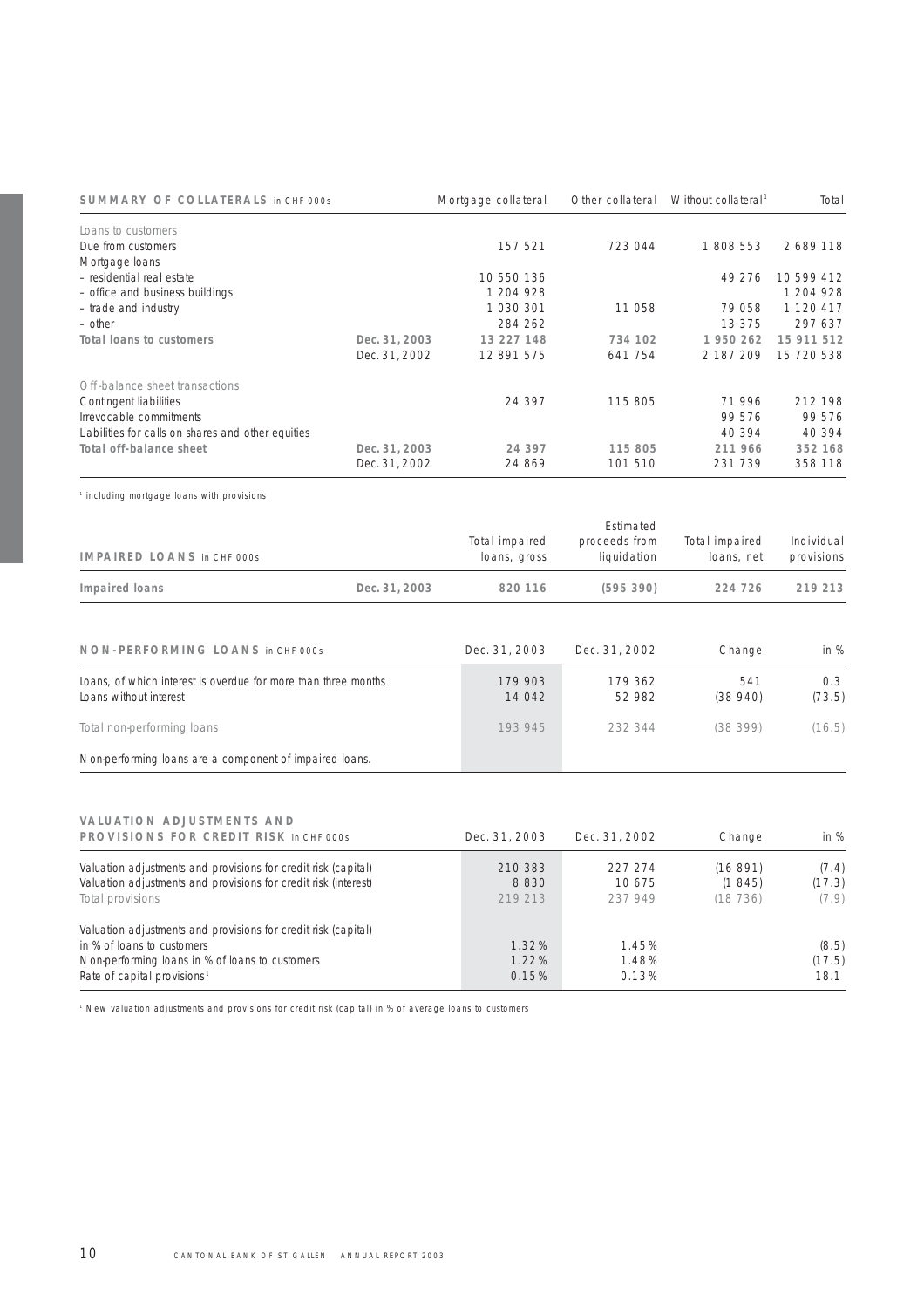| <b>VALUATION ADJUSTMENTS</b><br>AND PROVISIONS in CHF 000s       | Dec. 31, 2002 | Acquisition<br>of Bank<br>Thorbecke AG | Usage    | Doubtful interest. | New creation to<br>the debit of the<br>recoveries income statement | Redemption in<br>favour of the in- | come statement Dec. 31, 2003 |
|------------------------------------------------------------------|---------------|----------------------------------------|----------|--------------------|--------------------------------------------------------------------|------------------------------------|------------------------------|
| Valuation adjustments and provisions<br>for credit risk          | 237 949       | 682                                    | (48791)  | 5871               | 53 922                                                             | (30 420)                           | 219 213                      |
| Valuation adjustments and provisions<br>for other business risks | 5577          | 600                                    | (2, 369) |                    | 833                                                                | (425)                              | 4 2 1 6                      |
| Total                                                            | 243 526       | 1 2 8 2                                | (51160)  | 5 8 7 1            | 54 755                                                             | (30845)                            | 223 429                      |
| Provision for deferred taxes                                     | 2549          | 0                                      | (224)    |                    | 0                                                                  | (200)                              | 2 1 2 5                      |
| Total valuation adjustments and provisions                       | 246 075       | 1 2 8 2                                | (51384)  | 5 8 7 1            | 54 755                                                             | (31045)                            | 225 554                      |

| <b>MATURITY STRUCTURE OF</b><br>CURRENT ASSETS, FINANCIAL<br><b>INVESTMENTS AND LIABILITIES</b> |                         |               |            | due within | due within     | due within<br>12 months | due after           |                     |               |
|-------------------------------------------------------------------------------------------------|-------------------------|---------------|------------|------------|----------------|-------------------------|---------------------|---------------------|---------------|
| TO THIRD PARTIES in CHF 000s                                                                    |                         | on demand     | redeemable | 3 months   | 3 to 12 months | to 5 years              |                     | 5 years immobilized | Total         |
| Current assets                                                                                  |                         |               |            |            |                |                         |                     |                     |               |
| Liquid funds<br>Receivables from money                                                          |                         | 130 816       |            |            |                |                         |                     |                     | 130 816       |
| market instruments                                                                              |                         | 49            |            | 245 878    | 39 588         |                         |                     |                     | 285 515       |
| Due from banks                                                                                  |                         | 111 900       |            | 1 091 791  | 135 600        |                         |                     |                     | 1 339 291     |
| Due from customers                                                                              |                         | 45 991        | 461 499    | 386 768    | 578 685        | 1031094                 | 185 081             |                     | 2 689 118     |
| Mortgage loans                                                                                  |                         | 19 281        | 2 593 609  | 845 257    | 1 900 228      | 7 441 622               | 422 397             |                     | 13 222 394    |
| Securities and precious metals                                                                  |                         |               |            |            |                |                         |                     |                     |               |
| trading portfolios                                                                              |                         | 13 3 21       |            |            |                |                         |                     |                     | 13 3 21       |
| Financial instruments                                                                           |                         | 8598          |            | 150        | 96 755         | 343 487                 | 226 615             | 59 527              | 735 132       |
| Total                                                                                           | Dec. 31, 2003           | 329 956       | 3 055 108  | 2 569 844  | 2 750 856      | 8 8 1 6 2 0 3           | 834 093             | 59 527              | 18 415 587    |
|                                                                                                 | Dec. 31, 2002           | 346 404       | 5 081 511  | 1850666    | 2 375 345      | 7 431 738               | 574 599             | 84 130              | 17 744 393    |
| Liabilities                                                                                     |                         |               |            |            |                |                         |                     |                     |               |
| Due to money market instruments                                                                 |                         | 254           |            |            |                |                         |                     |                     | 254           |
| Due to banks                                                                                    |                         | 44 782        | 67928      | 517 498    | 157 200        | 240 000                 |                     |                     | 1 027 408     |
| Due to customers in savings                                                                     |                         |               |            |            |                |                         |                     |                     |               |
| and deposits                                                                                    |                         |               | 6 346 605  |            |                |                         |                     |                     | 6 346 605     |
| Other due to customers                                                                          |                         | 1980542       | 91 1 98    | 855 405    | 224 501        | 243 650                 | 35 000              |                     | 3 430 296     |
| Medium-term notes                                                                               |                         |               |            | 84 576     | 202 884        | 456 776                 | 15 169              |                     | 759 405       |
| Debt and loans secured                                                                          |                         |               |            |            |                |                         |                     |                     |               |
| by mortgages                                                                                    |                         |               |            | 70 200     | 735 200        | 3 151 750               | 1639295             |                     | 5 5 9 6 4 4 5 |
| Total                                                                                           | Dec. 31, 2003 2 025 578 |               | 6 505 731  | 1 527 679  | 1 319 785      | 4 0 9 2 1 7 6           | 1689464             | $\Omega$            | 17 160 413    |
|                                                                                                 | Dec. 31, 2002           | 1 7 3 9 7 5 3 | 5 664 252  | 1 957 555  | 918 131        |                         | 4 117 386 2 203 308 | 0                   | 16 600 385    |

| FUNDS UNDER MANAGEMENT in CHF 000s                    | Dec. 31, 2003 | Dec. 31, 2002 | Change        | in $%$ |
|-------------------------------------------------------|---------------|---------------|---------------|--------|
| Values in investment vehicles managed by the group    | 292.620       | 130 726       | 161894        | 123.8  |
| Values under asset administration mandate             | 2 571 746     | 2 081 007     | 490 739       | 23.6   |
| Other customer funds                                  | 23 349 219    | 21 727 580    | 1621639       | 7.5    |
| Total funds under management (incl. double countings) | 26 213 585    | 23 939 313    | 2 2 7 4 2 7 2 | 9.5    |
| thereof: double countings                             | (901670)      | (906024)      | 4 354         | 0.5    |
| Total funds under management (excl. double countings) | 25 311 915    | 23 033 289    | 2 278 626     | 9.9    |

Funds under management include:

– Assets under management

– Due to customers in savings and deposits

– Medium-term notes

The above definition conforms to the definition of the Federal Banking Commission. Figures of the prior year have been restated accordingly.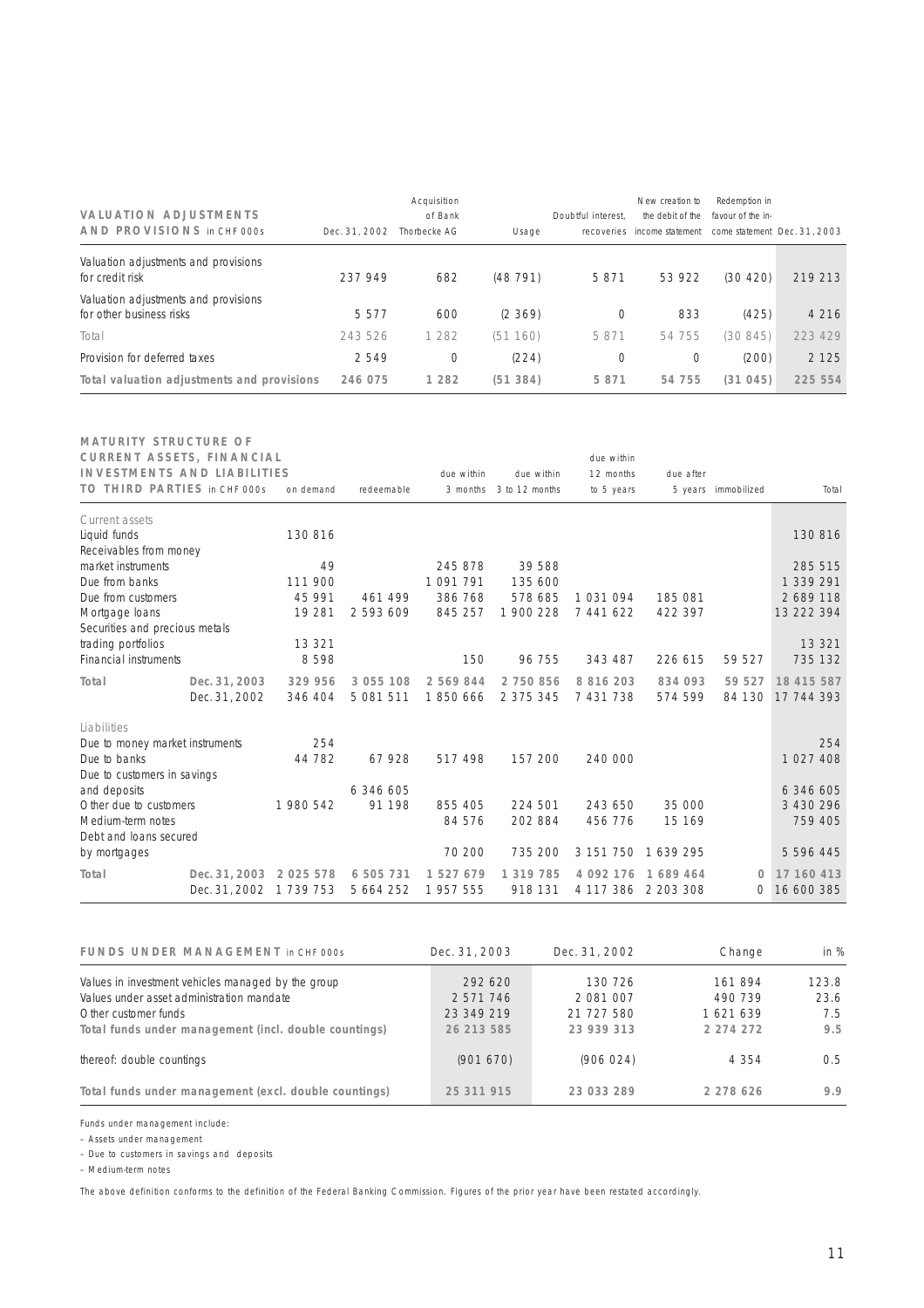## **NOTES TO THE CONSOLIDATED INCOME STATEMENT**

| NET INTEREST INCOME in CHF 000s                                                                                                                                                       | 2003                             | 2002                                | Change                                 | in $%$                              |
|---------------------------------------------------------------------------------------------------------------------------------------------------------------------------------------|----------------------------------|-------------------------------------|----------------------------------------|-------------------------------------|
| Interest and discount income<br>Interest income due from banks<br>Interest income due from loans to customers<br>Other interest income                                                | 9 7 8 2<br>545 166<br>(5467)     | 24 651<br>612834<br>(1900)          | (14869)<br>(67668)<br>(3567)           | (60.3)<br>(11.0)<br>(187.7)         |
| Total interest and discount income                                                                                                                                                    | 549 481                          | 635 585                             | (86 104)                               | (13.5)                              |
| Interest expenses<br>Interest expenses due to banks<br>Interest expenses due to customer funds<br>Interest expenses on debt and loans secured by mortgages<br>Other interest expenses | 8633<br>104 393<br>173 038<br>59 | 22.676<br>162 603<br>191 661<br>223 | (14043)<br>(58210)<br>(18623)<br>(164) | (61.9)<br>(35.8)<br>(9.7)<br>(73.5) |
| Total interest expenses                                                                                                                                                               | 286 123                          | 377 163                             | (91040)                                | (24.1)                              |

### **NET FEE AND COMMISSION INCOME** in CHF 000s

| Commission income from lending activities                                         | 2 1 0 5           | 1 7 4 1           | 364               | 20.9         |
|-----------------------------------------------------------------------------------|-------------------|-------------------|-------------------|--------------|
| Commission income from securities and investment activities<br>- investment funds | 123 288<br>23 837 | 100 356<br>19 786 | 22 932<br>4 0 5 1 | 22.9<br>20.5 |
| - deposit operations<br>- brokerage                                               | 24 003<br>50 325  | 20.667<br>40 330  | 3 3 3 6<br>9995   | 16.1<br>24.8 |
| - asset administration mandate                                                    | 15 932            | 12 148            | 3784              | 31.1         |
| - other                                                                           | 9 1 9 1           | 7425              | 1766              | 23.8         |
| Commission income from other service fee activities<br>- payment transfer         | 17627<br>6 5 3 0  | 16 486<br>6.073   | 1 1 4 1<br>457    | 6.9<br>7.5   |
| - safe custody<br>- account keeping                                               | 859<br>6 7 5 3    | 816<br>6856       | 43<br>(103)       | 5.3<br>(1.5) |
| $-$ other                                                                         | 3 4 8 5           | 2 7 4 1           | 744               | 27.1         |
| Total commission income                                                           | 143 020           | 118 583           | 24 437            | 20.6         |
| Total commission expenses                                                         | (5393)            | (4719)            | (674)             | (14.3)       |
| Total                                                                             | 137 627           | 113 864           | 23 763            | 20.9         |

#### **NET TRADING INCOME** in CHF 000s

| Foreign exchange and dealings in foreign notes and coins | 22 807  | 20 027   | 2780  | 13.9  |
|----------------------------------------------------------|---------|----------|-------|-------|
| Precious metal trading                                   | 660     | 100      | 560   | 560.0 |
| Securities trading                                       | 3 3 1 7 | (6 142)  | 9459  | 154.0 |
| Total                                                    | 26 784  | 13 9 8 5 | 12799 | 91.5  |

#### **PERSONNEL EXPENSES** in CHF 000s

| Salaries and bonuses                            | 109 720 | 106 052 | 3668     | 3.5    |
|-------------------------------------------------|---------|---------|----------|--------|
| Contributions to personnel welfare institutions | 8913    | 11 343  | (2, 430) | (21.4) |
| Other social security benefits                  | 8 2 9 0 | 8413    | (123)    | (1.5)  |
| Other personnel expenses                        | 7823    | 7 707   | 116      | 1.5    |
| Total                                           | 134 746 | 133 515 | 1 231    | 0.9    |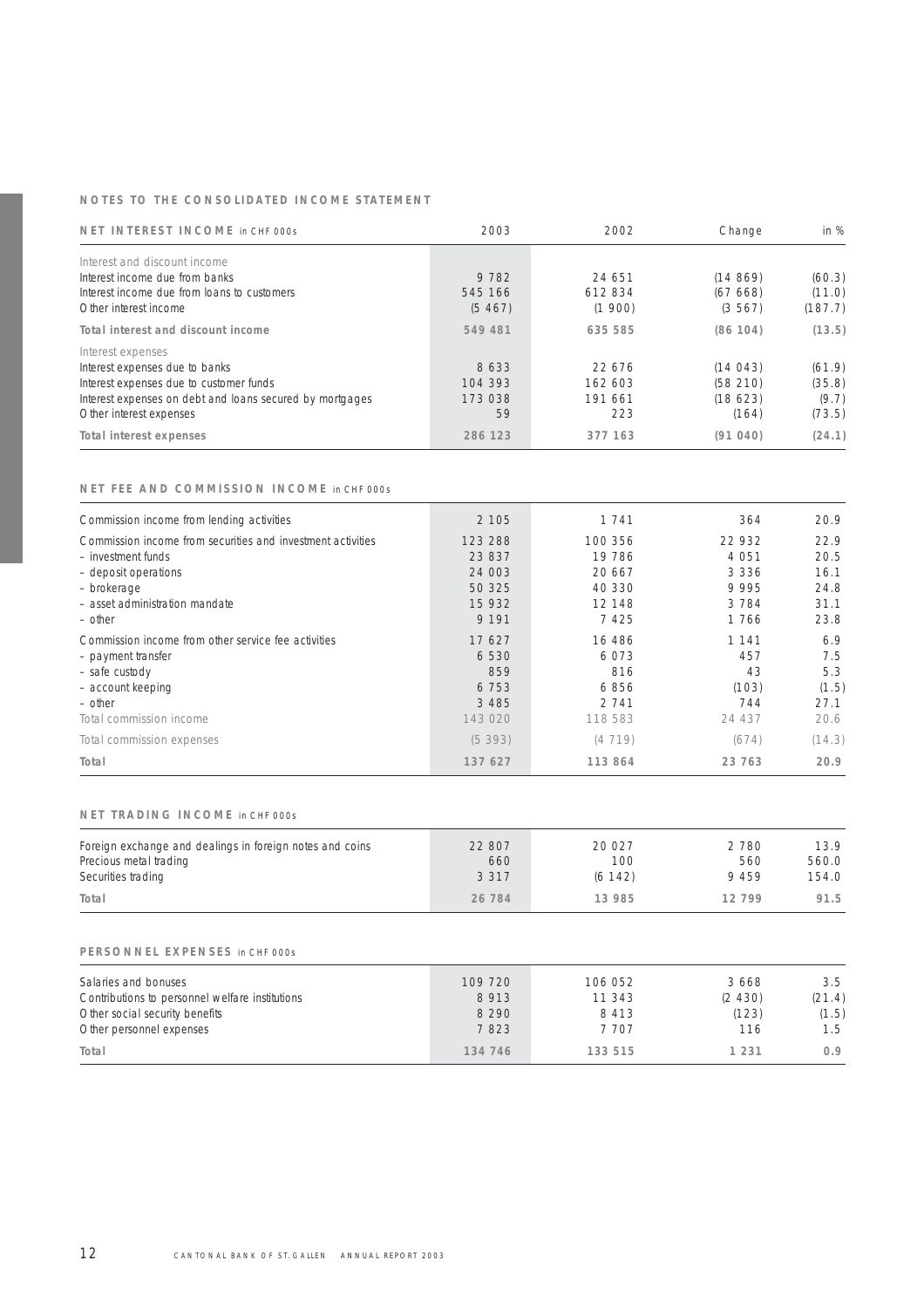| OTHER OPERATING EXPENSES in CHF 000s        | 2003    | 2002    | Change  | in $%$ |
|---------------------------------------------|---------|---------|---------|--------|
| Rent and occupancy                          | 10 951  | 8018    | 2933    | 36.6   |
| Expenses for IT                             | 60 605  | 55 931  | 4674    | 8.4    |
| Expenses for equipment, furniture, vehicles |         |         |         |        |
| and other installations                     | 2 3 6 6 | 2279    | 87      | 3.8    |
| Services of third parties                   | 6 2 6 1 | 5 2 3 1 | 1 0 3 0 | 19.7   |
| Compensation of government quarantee        | 4 3 6 1 | 4 3 7 6 | (15)    | (0.3)  |
| Postage, transport and removals             | 5 4 9 4 | 6448    | (954)   | (14.8) |
| Public relations                            | 7519    | 9 7 4 6 | (2 227) | (22.9) |
| Other operating expenses                    | 17674   | 16 736  | 938     | 5.6    |
| Total                                       | 115 231 | 108 765 | 6 4 6 6 | 5.9    |

#### **DEPRECIATION AND WRITE-OFFS ON FIXED ASSETS** in CHF 000s

| Bank buildings                      | 8722    | 6722   | 2000  | 29.8   |
|-------------------------------------|---------|--------|-------|--------|
| Other real estate                   | 358     | 408    | (50)  | (12.3) |
| Other equipment                     | 6572    | 6450   | 122   | 1.9    |
| Total depreciations of fixed assets | 15 652  | 13 580 | 2072  | 15.3   |
| Non-consolidated participations     | 1 1 4 1 | 100    | 1 041 | 1041.0 |
| Intangibles                         | 23 479  | 17 609 | 5870  | 33.3   |
| Total                               | 40 272  | 31 289 | 8983  | 28.7   |

## **VALUATION ADJUSTMENTS, PROVISIONS AND LOSSES** in CHF 000s

| Provisions for credit risk | 23 502 | 19 773 | 3729    | 18.9   |
|----------------------------|--------|--------|---------|--------|
| Other provisions           | 408    | 770    | (362)   | (47.0) |
| Losses                     | 1 000  | 1 407  | (407)   | (28.9) |
| Total                      | 24 910 | 21 950 | 2 9 6 0 | 13.5   |

## **EXTRAORDINARY INCOME AND EXPENSES** in CHF 000s

| Extraordinary income<br>Book-profits on sale of fixed assets<br>Revaluations of non-consolidated participations<br>Other extraordinary income | 2 1 9 6<br>887<br>464 | 4 505<br>1 1 4 5 | (2, 309)<br>887<br>(681) | (51.3)<br>0.0<br>(59.5) |
|-----------------------------------------------------------------------------------------------------------------------------------------------|-----------------------|------------------|--------------------------|-------------------------|
| Total                                                                                                                                         | 3 5 4 7               | 5 650            | (2 103)                  | (37.2)                  |
| Extraordinary expenses<br>Change of pension fund to defined contribution plan<br>Contribution for risk capital financing in the business area | 5 0 0 0               |                  | 5 000                    | 0.0                     |
| of the Cantonal Bank of St. Gallen                                                                                                            | 3 000                 |                  | 3 000                    | 0.0                     |
| Book-losses on sale of fixed assets                                                                                                           | 325                   | 65               | 260                      | 400.0                   |
| Expenses for claims without notice                                                                                                            | $\bigcirc$            | 309              | (309)                    | (100.0)                 |
| Other extraordinary expenses                                                                                                                  | $\circ$               | 497              | (497)                    | (100.0)                 |
| Total                                                                                                                                         | 8 3 2 5               | 871              | 7454                     | 855.8                   |

## **TAXES** in CHF 000s

| Federal taxes                                                 | 8 3 2 2 | 8 5 0 3 | (181)   | (2.1)  |
|---------------------------------------------------------------|---------|---------|---------|--------|
| State and communal taxes                                      |         |         |         |        |
| - in cantons where the Group is located                       |         |         |         |        |
| (St. Gallen, Zurich, Appenzell-Ausserrhoden and Schaffhausen) | 24 087  | 19 168  | 4919    | 25.7   |
| $-$ Other                                                     | 223     | 503     | (280)   | (55.7) |
| Deferred taxes                                                | (200)   | (145)   | (55)    | (37.9) |
| Total                                                         | 32 432  | 28 0 29 | 4 4 0 3 | 15.7   |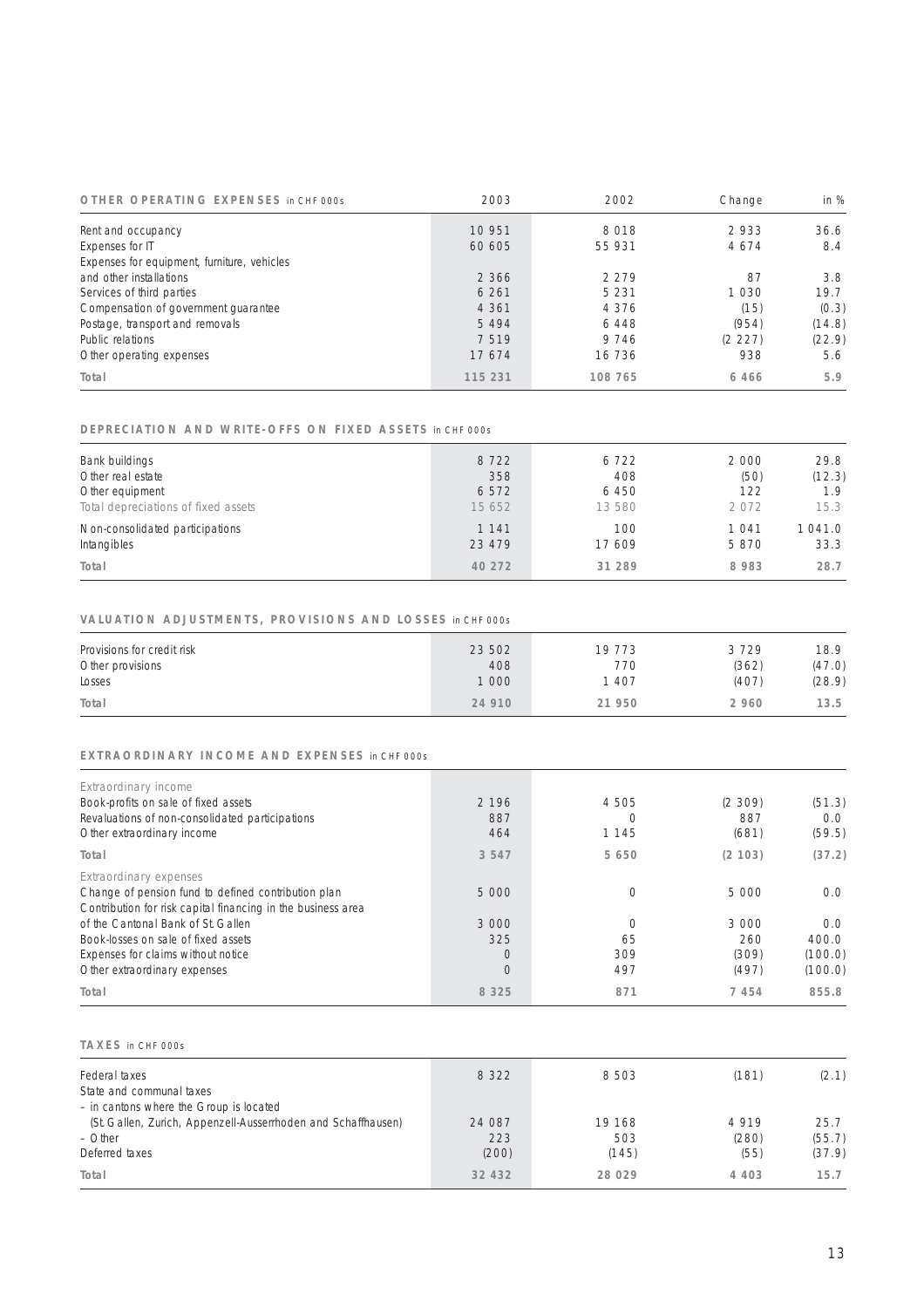| EARNINGS PER SHARE AND NUMBER OF SHARES OUTSTANDING                                                                                                                                                                                         | 2003                             | 2002                             | 2001                             |
|---------------------------------------------------------------------------------------------------------------------------------------------------------------------------------------------------------------------------------------------|----------------------------------|----------------------------------|----------------------------------|
| Net profit (in CHF 000s)<br>Group net profit<br>Group net profit before depreciation of intangibles (goodwill)                                                                                                                              | 104 685<br>128 164               | 99 185<br>116 794                | 92840<br>92840                   |
| Weighted average of number of shares outstanding<br>Weighted average of number of shares outstanding<br>Diluted shares due to options outstanding<br>Weighted average of number of shares outstanding<br>for the diluted earnings per share | 4 984 631<br>37 051<br>5 021 682 | 4 991 003<br>24 162<br>5 015 165 | 4 991 187<br>15 227<br>5 006 414 |
| Earnings per share (in CHF)<br>Earnings per share<br>Earnings per share before deprecation of intangibles (goodwill)                                                                                                                        | 21.00<br>25.71                   | 19.87<br>23.40                   | 18.60<br>18.60                   |
| Diluted earnings per share<br>Diluted earnings per share before deprectiation of intangibles (goodwill)                                                                                                                                     | 20.85<br>25.52                   | 19.78<br>23.29                   | 18.54<br>18.54                   |

| CALCULATION OF RETURN ON EQUITY (ROE) in CHF 000s          | 2003      | 2002      | Change  |
|------------------------------------------------------------|-----------|-----------|---------|
| Operating profit                                           | 141895    | 122 435   | 19460   |
| Group net profit                                           | 104 685   | 99 185    | 5 500   |
| Total equity after appropriation of retained earnings      | 1 138 692 | 1076038   | 62 654  |
| Average equity for the calculation of the ROE <sup>1</sup> | 1 107 365 | 1 046 332 | 61 033  |
| Return on equity before taxes (base: operating profit)     | 12.8%     | 11.7%     | $9.4\%$ |
| Return on equity after taxes (base: group net profit)      | 9.5%      | 9.5%      | $0.0\%$ |

<sup>1</sup> The average is calculated from the beginning and ending balance after appropriation of retained earnings.

| RISK-WEIGHTED POSITIONS AND EQUITY                 | Dec. 31, 2003 |                                        | Dec. 31, 2002 |                                        |
|----------------------------------------------------|---------------|----------------------------------------|---------------|----------------------------------------|
| REQUIREMENTS BY BANKING LAW in CHF 000s            |               | Nominal amount Risk-weighted positions |               | Nominal amount Risk-weighted positions |
| Assets liable to direct equity underlying          |               |                                        |               |                                        |
| Due from banks                                     | 1 339 291     | 335 212                                | 831 487       | 207 991                                |
| Due from customers                                 | 2689118       | 1 668 378                              | 2 908 330     | 1895602                                |
| Mortgage loans                                     | 13 222 394    | 7 566 767                              | 12 812 208    | 7 308 625                              |
| Real estate in financial investments               | 59 527        | 223 226                                | 84 130        | 315 488                                |
| Fixed assets                                       | 181 108       | 536 107                                | 188 105       | 540 020                                |
| Accrued income and prepaid expenses                | 81 683        | 80 643                                 | 88 253        | 87 322                                 |
| Other assets, replacement values                   | 52 611        | 34 962                                 | 101 667       | 32 169                                 |
| Other assets, other                                | 13 2 9 5      | 6815                                   | 11 768        | 9 1 1 2                                |
| Total assets directly liable to equity underlying  |               | 10 452 110                             |               | 10 396 329                             |
| Assets liable to indirect equity underlying        |               |                                        |               |                                        |
| Net positions outside the trading book             | 962 332       | 240 150                                | 917 365       | 243 088                                |
| Positions exposed to market risk                   |               | 78 311                                 |               | 79 291                                 |
| Deductable liabilities                             |               |                                        |               |                                        |
| Deductable valuation adjustments and provisions    | (219 213)     | (164 410)                              | (237949)      | (178462)                               |
| Off-balance sheet items                            |               |                                        |               |                                        |
| Contingent liabilities                             | 217 036       | 129 948                                | 201 530       | 116 533                                |
| Irrevocable facilities granted                     | 41 386        | 101 043                                | 43 191        | 102 281                                |
| Add-ons on forward contracts and purchased options |               | 20 054                                 |               | 16 361                                 |
| Total risk-weighted positions                      |               | 10 857 206                             |               | 10 775 421                             |
| Required own means by Swiss Banking Law            |               | 868 576                                |               | 862034                                 |
| Eligible own means                                 |               | 1 179 919                              |               | 1 125 065                              |
| Surplus of own means over required                 |               |                                        |               |                                        |
| means by banking law                               |               | 311 343                                |               | 263 031                                |
| Surplus of own means over required                 |               |                                        |               |                                        |
| means by banking law in %                          |               | 35.8%                                  |               | 30.5%                                  |
| BIS ratio tier 1                                   |               | 9.8%                                   |               | 9.1%                                   |
| BIS ratio tier 2                                   |               | 11.4%                                  |               | 11.0%                                  |
|                                                    |               |                                        |               |                                        |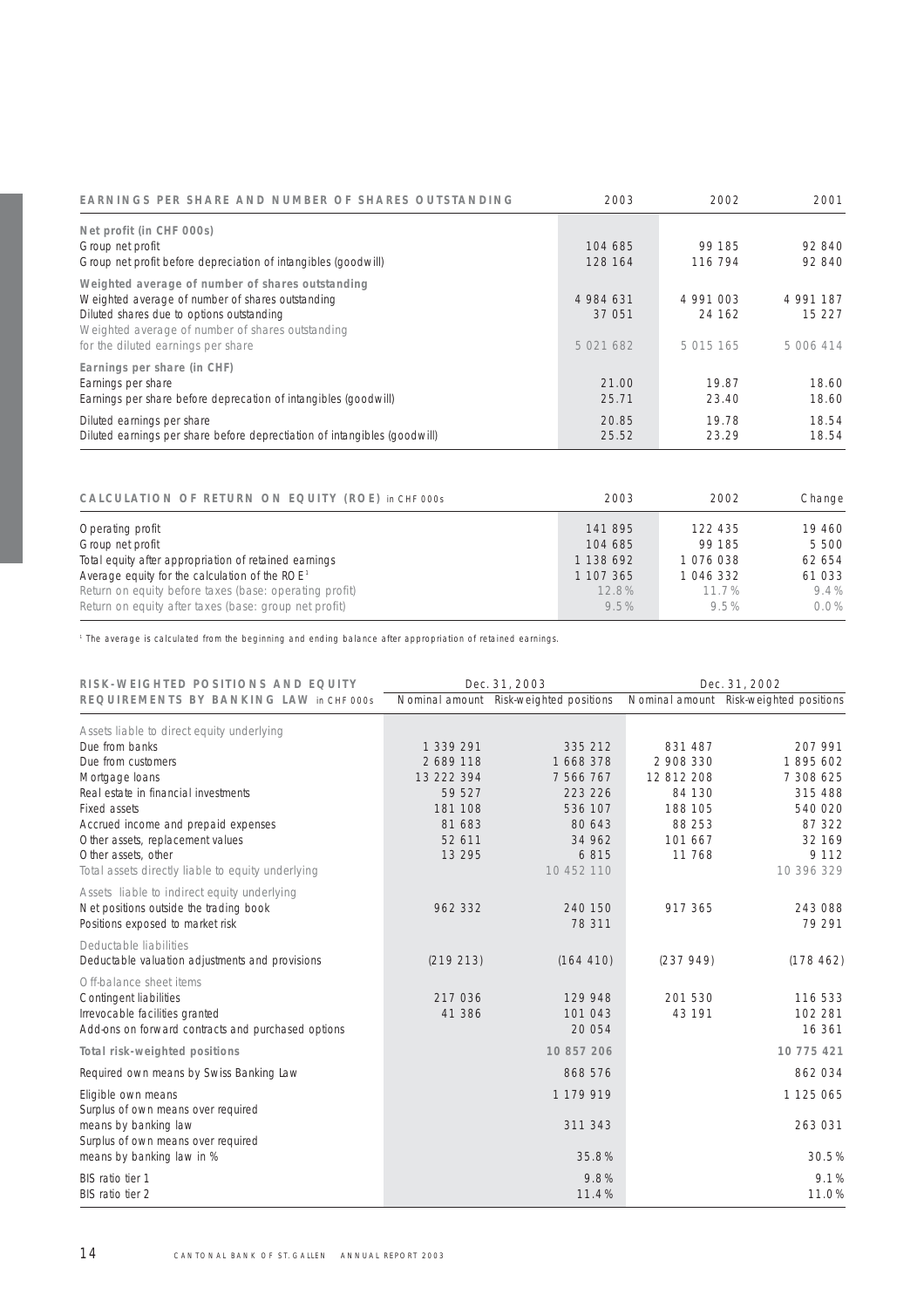## Information for investors

## **PRICE DEVELOPMENT**



In overall terms, the price of SGKB shares has developed positively over the past year. The security improved by 13.8% between 1 January and 31 December 2003.

<sup>1</sup> Recommendation of the Board for the financial year ended on Dec. 31, 2003.

### **IMPORTANT SOURCES OF INFORMATION**

Payout ratio

**CONTACT FOR SHAREHOLDERS CONTACT FOR THE MEDIA**

| Annual media/                 |              |                  |                                        | Cantonal Bank of St. Gallen  |        | Cantonal Bank of St. Gallen     |  |
|-------------------------------|--------------|------------------|----------------------------------------|------------------------------|--------|---------------------------------|--|
| analysts' conference          | yearly       | 26 February 2004 | Investor Relations                     | Media Office                 |        |                                 |  |
| Annual report                 | yearly       | 23 March 2004    | Dr. Cornelia Gut-Villa<br>Simon Netzle |                              |        |                                 |  |
| Annual General Meeting yearly |              | 28 April 2004    | St. Leonhardstrasse 25                 |                              |        | St. Leonhardstrasse 25          |  |
| Half-year report              | yearly       | 12 August 2004   | CH-9001 St. Gallen                     |                              |        | CH-9001 St. Gallen              |  |
| Half-year media/              |              |                  |                                        |                              |        |                                 |  |
| analysts' conference          | yearly       | 12 August 2004   |                                        | Telephone $++41(0)712313692$ |        | Telephone ++41 (0) 71 231 32 18 |  |
| Media releases                | as necessary |                  | Fax                                    | $++41(0)$ 71 231 37 94       | Fax    | ++41(0)712313794                |  |
| www.sgkb.ch                   | ongoing      |                  | E-Mail                                 | cornelia.qut@sqkb.ch         | E-Mail | simon.netzle@sqkb.ch            |  |